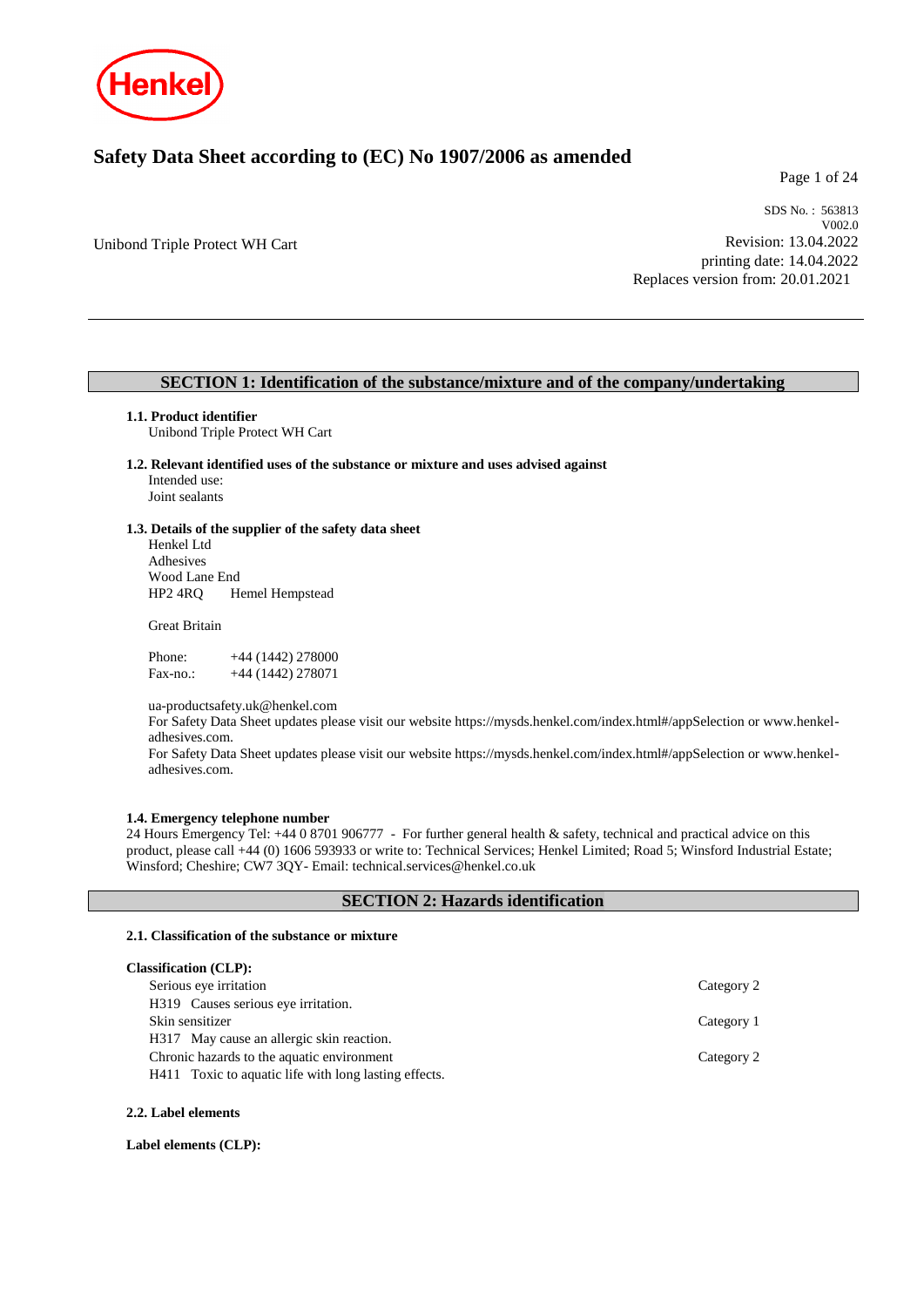| <b>Hazard</b> pictogram:        |                                                                                                                                                                                                                                                                                                                                                                                                                               |
|---------------------------------|-------------------------------------------------------------------------------------------------------------------------------------------------------------------------------------------------------------------------------------------------------------------------------------------------------------------------------------------------------------------------------------------------------------------------------|
| <b>Contains</b>                 | 2-Octyl-2H-isothiazol-3-one                                                                                                                                                                                                                                                                                                                                                                                                   |
|                                 | Trimethoxyvinylsilane                                                                                                                                                                                                                                                                                                                                                                                                         |
| Signal word:                    | Warning                                                                                                                                                                                                                                                                                                                                                                                                                       |
| <b>Hazard statement:</b>        | H317 May cause an allergic skin reaction.<br>H319 Causes serious eye irritation.<br>H411 Toxic to aquatic life with long lasting effects.                                                                                                                                                                                                                                                                                     |
| <b>Supplemental information</b> | EUH212 Warning! Hazardous respirable dust may be formed when used. Do not breathe<br>dust.                                                                                                                                                                                                                                                                                                                                    |
| <b>Precautionary statement:</b> | P102 Keep out of reach of children.<br>P280 Wear protective gloves/eye protection.<br>P302+P352 IF ON SKIN: Wash with plenty of soap and water.<br>P305+P351+P338 IF IN EYES: Rinse cautiously with water for several minutes. Remove<br>contact lenses, if present and easy to do. Continue rinsing.<br>P273 Avoid release to the environment.<br>P501 Dispose of contents/container in accordance with national regulation. |

# **2.3. Other hazards**

Evolves methanol during cure.

This mixture contains components considered to be either persistent, bioaccumulative and toxic (PBT), or very persistent and very bioaccumulative (vPvB).

#### **Following substances are present in a concentration >= 0,1% and fulfill the criteria for PBT/vPvB, or were identified as endocrine disruptor (ED):**

| octamethylcyclotetrasiloxane<br>556-67-2       | PBT/vPvB |
|------------------------------------------------|----------|
| Decamethylcyclopentasiloxane<br>$541 - 02 - 6$ | PBT/vPvB |

# **SECTION 3: Composition/information on ingredients**

**3.2. Mixtures**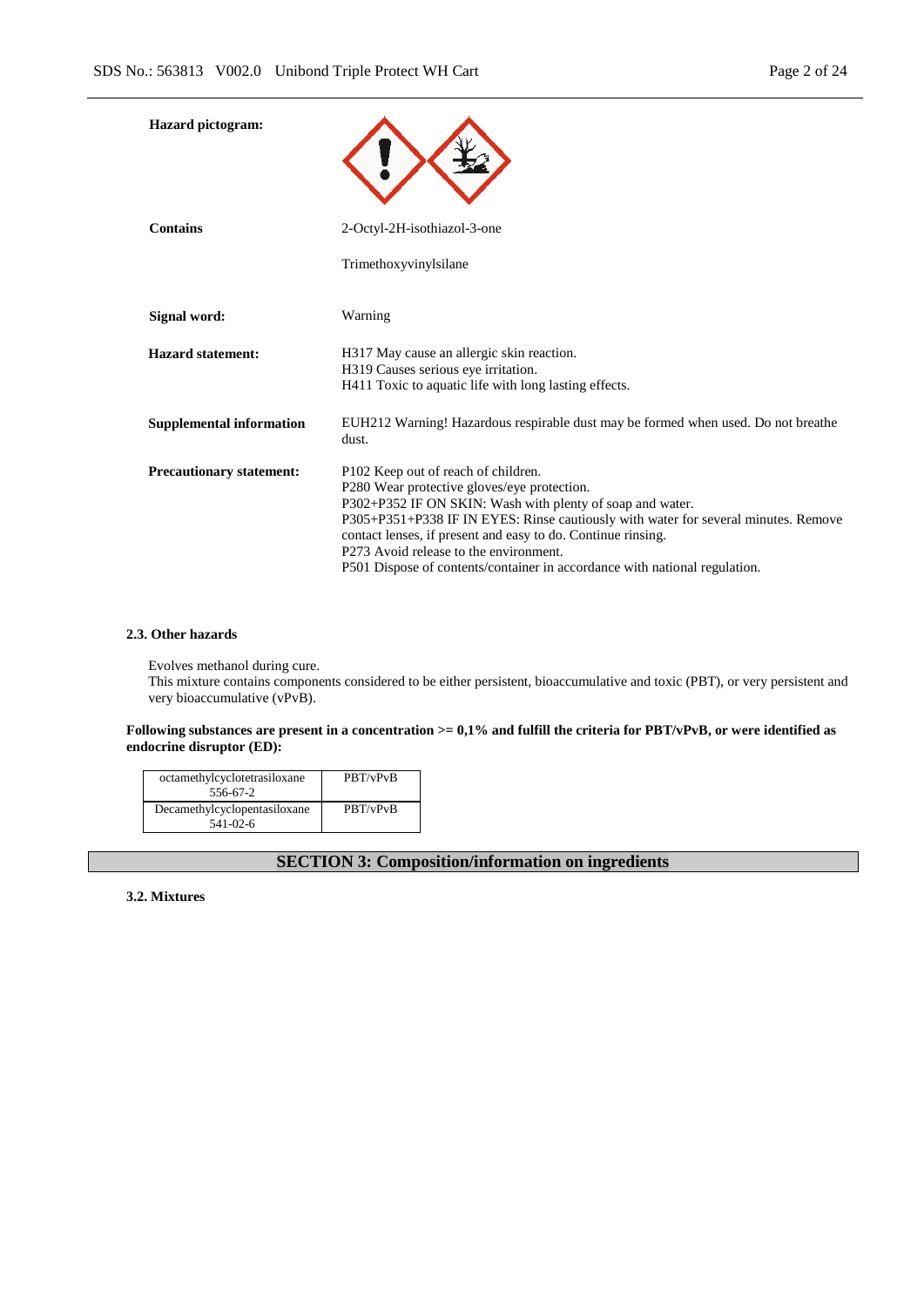## **Declaration of the ingredients according to CLP (EC) No 1272/2008:**

| <b>Hazardous</b> components<br>CAS-No.<br><b>EC</b> Number<br><b>REACH-Reg No.</b> | Concentration                           | <b>Classification</b>                                                                                                                                                                                         | Specific Conc. Limits, M-<br>factors and ATEs                                                                                                                                                               | Add.<br><b>Information</b> |
|------------------------------------------------------------------------------------|-----------------------------------------|---------------------------------------------------------------------------------------------------------------------------------------------------------------------------------------------------------------|-------------------------------------------------------------------------------------------------------------------------------------------------------------------------------------------------------------|----------------------------|
| Titanium dioxide<br>13463-67-7<br>236-675-5<br>01-2119489379-17                    | $1 < 5\%$                               | Carc. 2, Inhalation, H351                                                                                                                                                                                     |                                                                                                                                                                                                             |                            |
| Titanium tetrabutanolate<br>5593-70-4<br>227-006-8<br>01-2119967423-33             | $1 < 3\%$                               | Skin Irrit. 2, Dermal, H315<br>Eye Dam. 1, H318<br>Flam. Liq. 3, H226<br>STOT SE 3, H335<br>STOT SE 3, H336                                                                                                   |                                                                                                                                                                                                             |                            |
| Trimethoxyvinylsilane<br>2768-02-7<br>220-449-8<br>01-2119513215-52                | $0.1 < 1\%$                             | Flam. Liq. 3, H226<br>Acute Tox. 4, Inhalation, H332<br>STOT RE 2, H373<br>Skin Sens. 1B, H317                                                                                                                |                                                                                                                                                                                                             |                            |
| octamethylcyclotetrasiloxane<br>$556 - 67 - 2$<br>209-136-7<br>01-2119529238-36    | $0.25 < 2.5 \%$                         | Aquatic Chronic 1, H410<br>Repr. 2, H361f<br>Flam. Liq. 3, H226                                                                                                                                               | M chronic $= 10$                                                                                                                                                                                            | <b>SVHC</b><br>PBT/vPvB    |
| methanol<br>$67-56-1$<br>200-659-6<br>01-2119433307-44                             | $0.1 < 1\%$                             | Flam. Liq. 2, H225<br>Acute Tox. 3, Inhalation, H331<br>Acute Tox. 3, Dermal, H311<br>Acute Tox. 3, Oral, H301<br>STOT SE 1, H370                                                                             | STOT SE 1; H370; C $> = 10$ %<br>STOT SE 2; H371; C $3 - < 10\%$<br>oral: $ATE = 300$ mg/kg                                                                                                                 | <b>EU OEL</b>              |
| thiabendazol<br>148-79-8<br>205-725-8                                              | $0.1 < 1\%$                             | Aquatic Acute 1, H400<br>Aquatic Chronic 1, H410                                                                                                                                                              | $M$ acute = 1<br>$M$ chronic = 1                                                                                                                                                                            |                            |
| Decamethylcyclopentasiloxane<br>$541 - 02 - 6$<br>208-764-9<br>01-2119511367-43    | $0.1 < 1\%$                             |                                                                                                                                                                                                               |                                                                                                                                                                                                             | <b>SVHC</b><br>PBT/vPvB    |
| 2-Octyl-2H-isothiazol-3-one<br>26530-20-1<br>247-761-7<br>01-2120768921-45         | $0.025 < 0.25 \%$<br>$(0,25\%o<2,5\%o)$ | Acute Tox. 2, Inhalation, H330<br>Acute Tox. 3, Dermal, H311<br>Skin Corr. 1, H314<br>Skin Sens. 1A, H317<br>Aquatic Acute 1, H400<br>Acute Tox. 3, Oral, H301<br>Aquatic Chronic 1, H410<br>Eye Dam. 1, H318 | Skin Sens. 1A; H317; C >=<br>0,0015 %<br>$=$ $=$ $=$ $=$ $=$<br>$M$ acute = 100<br>M chronic $= 100$<br>dermal: $ATE = 311$ mg/kg<br>oral: $ATE = 125$ mg/kg<br>inhalation: $ATE = 0.27$<br>mg/l; dust/mist |                            |

**For full text of the H - statements and other abbreviations see section 16 "Other information". Substances without classification may have community workplace exposure limits available.**

# **SECTION 4: First aid measures**

#### **4.1. Description of first aid measures**

General information: In case of adverse health effects seek medical advice.

Inhalation: Move to fresh air, consult doctor if complaint persists.

Skin contact: Rinse with running water and soap. Skin care. Remove contaminated clothes immediately.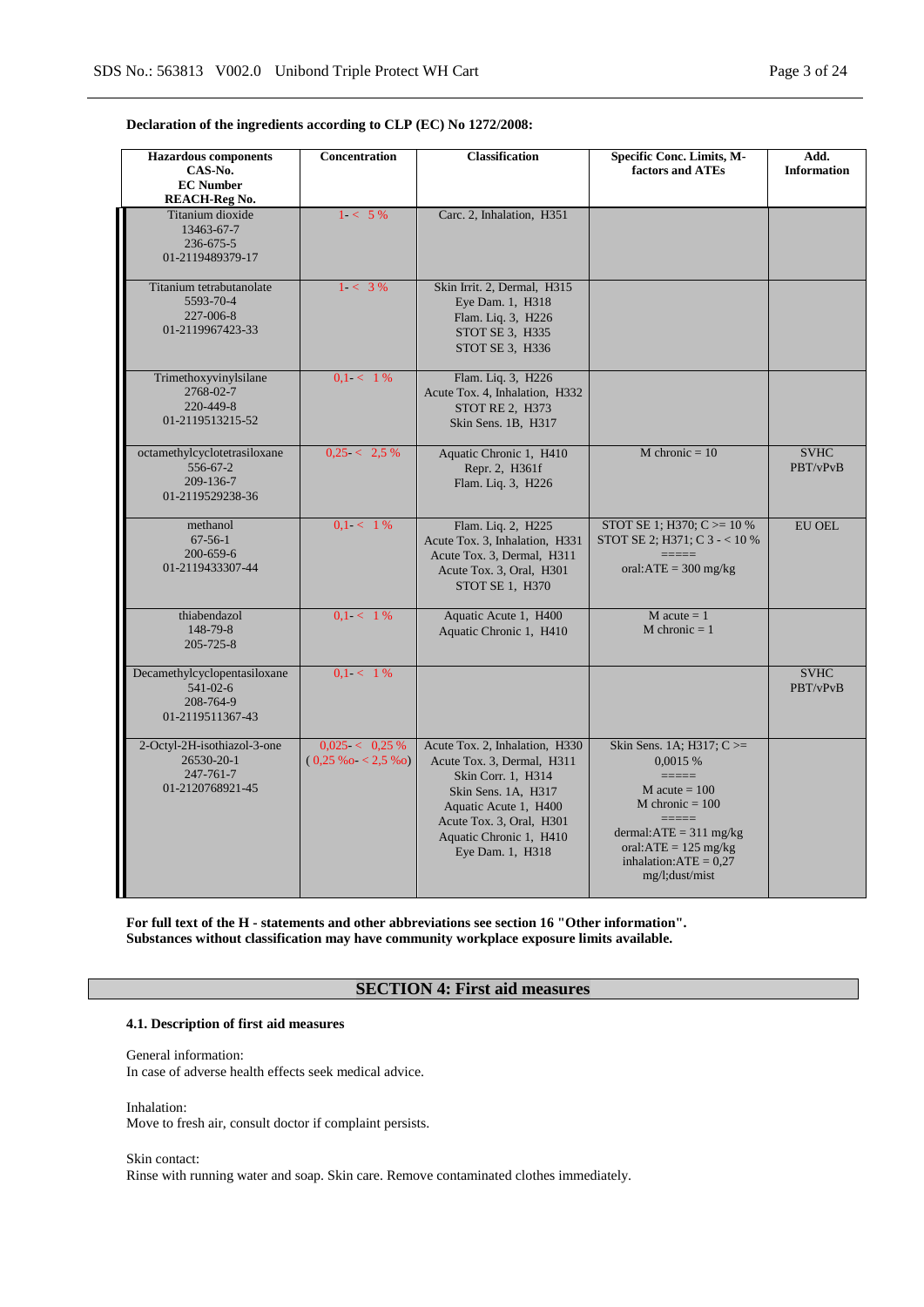#### Eye contact:

Immediately flush eyes with soft jet of water or eye rinse solution for at least 5 minutes. If pains remain (intensive smarting, sensitivity to light, visual disturbance) continue flushing and contact/seek doctor or hospital.

#### Ingestion:

Rinse mouth and throat. Drink 1-2 glasses of water. Seek medical advice.

#### **4.2. Most important symptoms and effects, both acute and delayed**

May cause an allergic skin reaction.

Causes serious eye irritation.

#### **4.3. Indication of any immediate medical attention and special treatment needed**

See section: Description of first aid measures

#### **SECTION 5: Firefighting measures**

## **5.1. Extinguishing media**

**Suitable extinguishing media:** carbon dioxide, foam, powder, water spray jet, fine water spray

#### **Extinguishing media which must not be used for safety reasons:** High pressure waterjet

#### **5.2. Special hazards arising from the substance or mixture**

In the event of a fire, carbon monoxide (CO) and carbon dioxide (CO2) can be released.

#### **5.3. Advice for firefighters**

Wear self-contained breathing apparatus. Wear protective equipment.

#### **SECTION 6: Accidental release measures**

**6.1. Personal precautions, protective equipment and emergency procedures** Wear protective equipment.

**6.2. Environmental precautions**

Do not empty into drains / surface water / ground water.

#### **6.3. Methods and material for containment and cleaning up**

Dispose of contaminated material as waste according to Section 13. Remove mechanically.

#### **6.4. Reference to other sections**

See advice in section 8

## **SECTION 7: Handling and storage**

#### **7.1. Precautions for safe handling**

Ensure that workrooms are adequately ventilated. Avoid skin and eye contact.

#### Hygiene measures:

Do not eat, drink or smoke while working. Wash hands before work breaks and after finishing work.

#### **7.2. Conditions for safe storage, including any incompatibilities**

Store in sealed original container. Store in a cool, frost-free place. Store in a dry place. Temperatures between  $0^{\circ}$ C and  $+ 30^{\circ}$ C Do not store together with food or other consumables (coffee, tea, tobacco, etc.).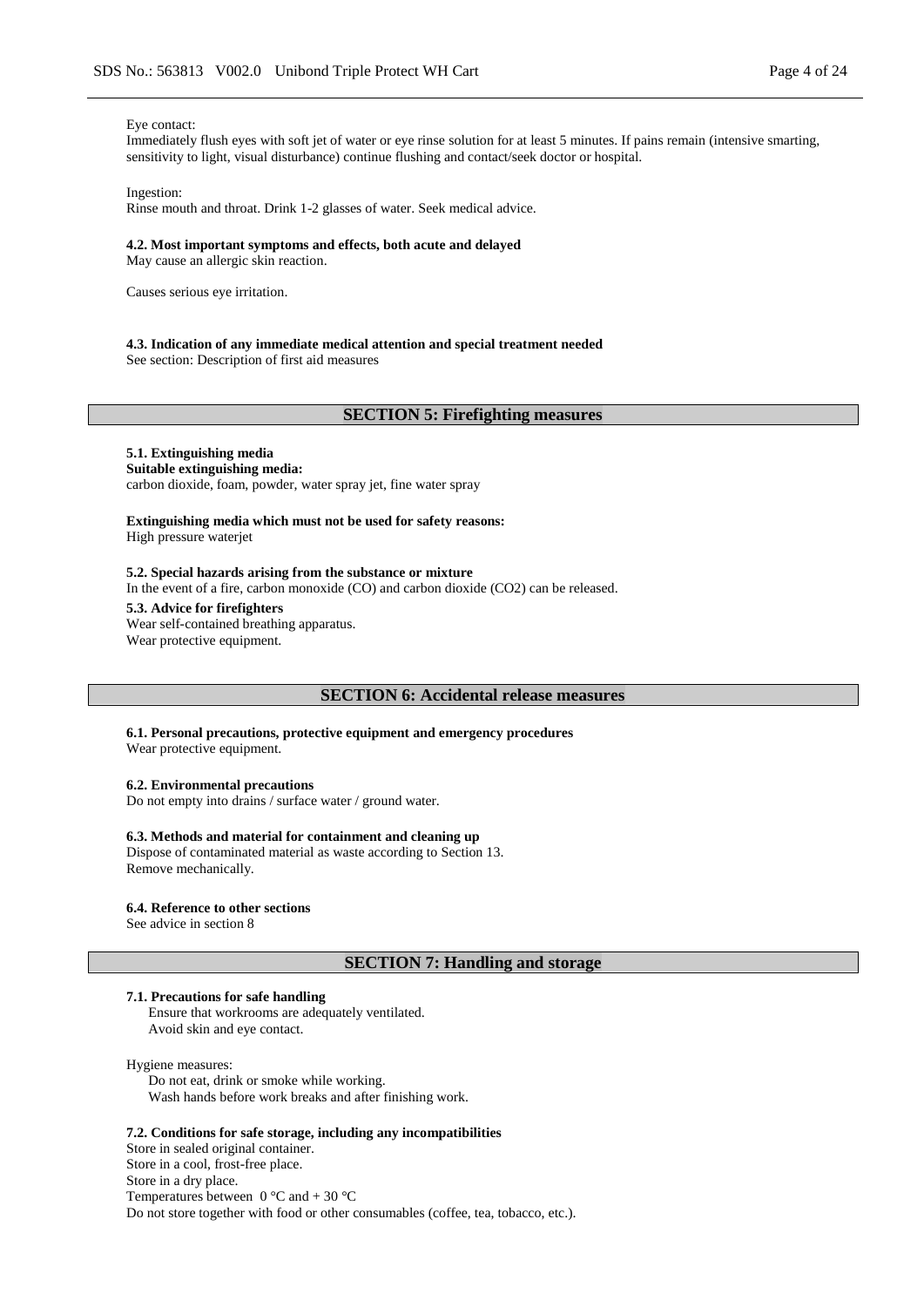# **7.3. Specific end use(s)**

Joint sealants

# **SECTION 8: Exposure controls/personal protection**

#### **8.1. Control parameters**

# **Occupational Exposure Limits**

Valid for

Great Britain

| Ingredient [Regulated substance] | ppm | mg/m <sup>3</sup> | <b>Value type</b>     | Short term exposure limit<br>category / Remarks | <b>Regulatory list</b> |
|----------------------------------|-----|-------------------|-----------------------|-------------------------------------------------|------------------------|
| Titanium dioxide                 |     | 4                 | Time Weighted Average |                                                 | EH40 WEL               |
| 13463-67-7                       |     |                   | (TWA):                |                                                 |                        |
| [TITANIUM DIOXIDE, RESPIRABLE]   |     |                   |                       |                                                 |                        |
| Titanium dioxide                 |     | 10                | Time Weighted Average |                                                 | EH40 WEL               |
| 13463-67-7                       |     |                   | (TWA):                |                                                 |                        |
| <b>TITANIUM DIOXIDE, TOTAL</b>   |     |                   |                       |                                                 |                        |
| <b>INHALABLE</b>                 |     |                   |                       |                                                 |                        |
| Methanol                         |     |                   | Skin designation:     | Can be absorbed through the                     | EH40 WEL               |
| $67-56-1$                        |     |                   |                       | skin.                                           |                        |
| [METHANOL]                       |     |                   |                       |                                                 |                        |
| Methanol                         | 200 | 266               | Time Weighted Average |                                                 | EH40 WEL               |
| $67-56-1$                        |     |                   | (TWA):                |                                                 |                        |
| [METHANOL]                       |     |                   |                       |                                                 |                        |
| Methanol                         | 200 | 260               | Time Weighted Average | Indicative                                      | <b>ECTLV</b>           |
| $67-56-1$                        |     |                   | (TWA):                |                                                 |                        |
| [METHANOL]                       |     |                   |                       |                                                 |                        |
| Methanol                         | 250 | 333               | Short Term Exposure   | 15 minutes                                      | EH40 WEL               |
| $67-56-1$                        |     |                   | Limit (STEL):         |                                                 |                        |
| [METHANOL]                       |     |                   |                       |                                                 |                        |

### **Occupational Exposure Limits**

Valid for Ireland

| <b>Ingredient [Regulated substance]</b>              | ppm | mg/m <sup>3</sup> | Value type                      | Short term exposure limit<br>category / Remarks | <b>Regulatory list</b> |
|------------------------------------------------------|-----|-------------------|---------------------------------|-------------------------------------------------|------------------------|
| Titanium dioxide<br>13463-67-7<br>[TITANIUM DIOXIDE] |     | 10                | Time Weighted Average<br>(TWA): |                                                 | IR OEL                 |
| Titanium dioxide<br>13463-67-7<br>[TITANIUM DIOXIDE] |     |                   | Time Weighted Average<br>(TWA): |                                                 | IR OEL                 |
| Methanol<br>$67-56-1$<br>[METHANOL]                  | 200 | 260               | Time Weighted Average<br>(TWA): | <b>Indicative OELV</b>                          | IR OEL                 |
| Methanol<br>$67 - 56 - 1$<br>[METHANOL]              |     |                   | Skin designation:               | Can be absorbed through the<br>skin.            | IR OEL                 |
| Methanol<br>$67 - 56 - 1$<br><b>IMETHANOLI</b>       | 200 | 260               | Time Weighted Average<br>(TWA): | Indicative                                      | <b>ECTLV</b>           |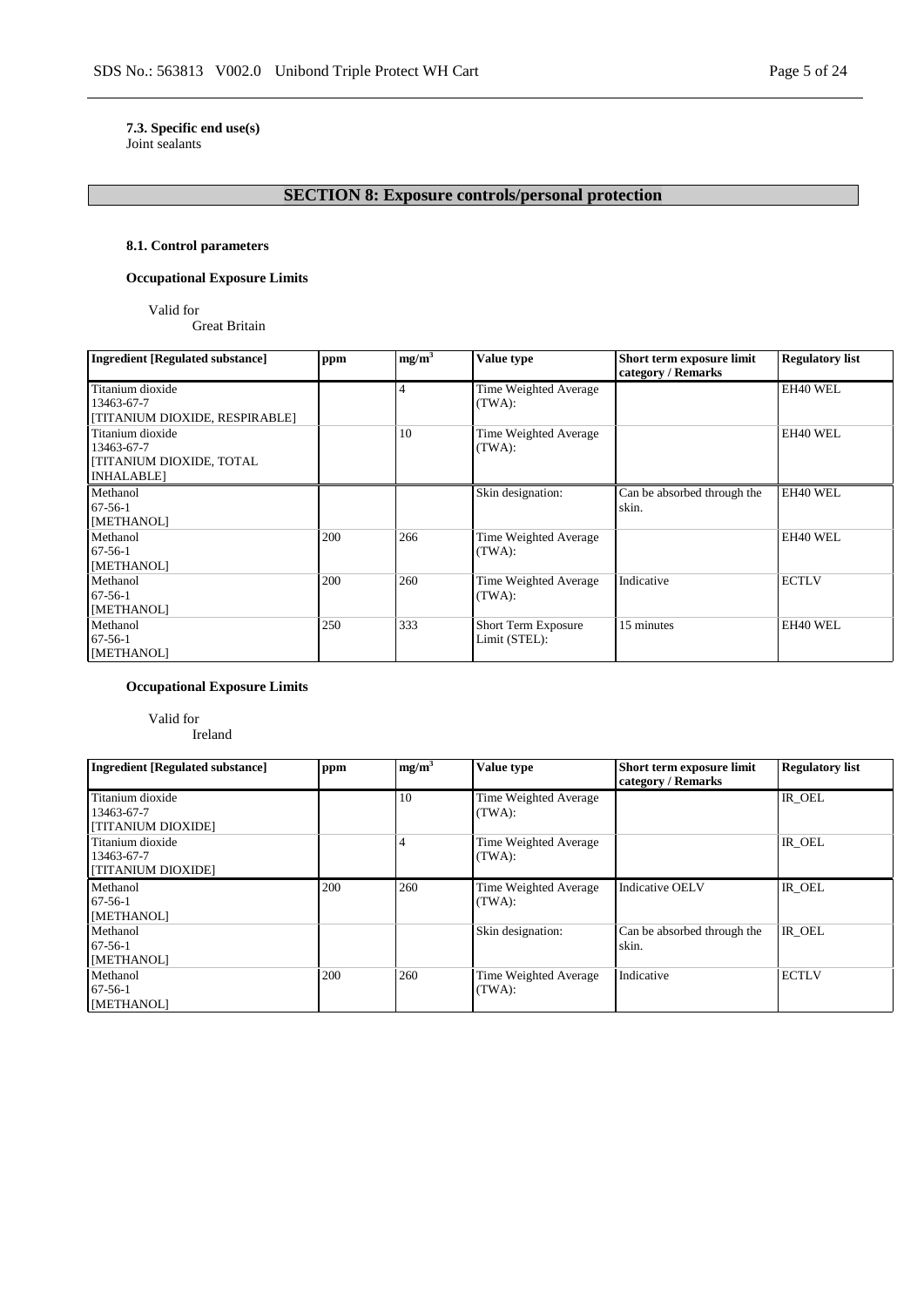# **Predicted No-Effect Concentration (PNEC):**

| Name on list                             | <b>Environmental</b> Exposure<br>Compartment | period | <b>Value</b>        |     |                         |        | <b>Remarks</b>       |
|------------------------------------------|----------------------------------------------|--------|---------------------|-----|-------------------------|--------|----------------------|
|                                          |                                              |        | mg/l                | ppm | mg/kg                   | others |                      |
| Titanium dioxide                         | aqua                                         |        |                     |     |                         |        | no hazard identified |
| 13463-67-7                               | (freshwater)                                 |        |                     |     |                         |        |                      |
| Titanium dioxide                         | aqua (marine                                 |        |                     |     |                         |        | no hazard identified |
| 13463-67-7<br>Titanium dioxide           | water)                                       |        |                     |     |                         |        |                      |
| 13463-67-7                               | sewage<br>treatment plant                    |        |                     |     |                         |        | no hazard identified |
|                                          | (STP)                                        |        |                     |     |                         |        |                      |
| Titanium dioxide                         | sediment                                     |        |                     |     |                         |        | no hazard identified |
| 13463-67-7                               | (freshwater)                                 |        |                     |     |                         |        |                      |
| Titanium dioxide                         | sediment                                     |        |                     |     |                         |        | no hazard identified |
| 13463-67-7<br>Titanium dioxide           | (marine water)<br>Soil                       |        |                     |     |                         |        | no hazard identified |
| 13463-67-7                               |                                              |        |                     |     |                         |        |                      |
| Titanium dioxide                         | Air                                          |        |                     |     |                         |        | no hazard identified |
| 13463-67-7                               |                                              |        |                     |     |                         |        |                      |
| Titanium dioxide                         | Predator                                     |        |                     |     |                         |        | no potential for     |
| 13463-67-7                               |                                              |        |                     |     |                         |        | bioaccumulation      |
| Titanium tetrabutanolate<br>5593-70-4    | aqua<br>(freshwater)                         |        | $0,08 \text{ mg}/1$ |     |                         |        |                      |
| Titanium tetrabutanolate                 | sediment                                     |        |                     |     | 0,069                   |        |                      |
| 5593-70-4                                | (freshwater)                                 |        |                     |     | mg/kg                   |        |                      |
| Titanium tetrabutanolate                 | aqua                                         |        | $2,25$ mg/l         |     |                         |        |                      |
| 5593-70-4                                | <i>(intermittent)</i>                        |        |                     |     |                         |        |                      |
| Titanium tetrabutanolate                 | releases)<br>sediment                        |        |                     |     | 0.007                   |        |                      |
| 5593-70-4                                | (marine water)                               |        |                     |     | mg/kg                   |        |                      |
| Titanium tetrabutanolate                 | aqua (marine                                 |        | $0,008$ mg/l        |     |                         |        |                      |
| 5593-70-4                                | water)                                       |        |                     |     |                         |        |                      |
| Titanium tetrabutanolate                 | Sewage                                       |        | $65$ mg/l           |     |                         |        |                      |
| 5593-70-4                                | treatment plant                              |        |                     |     |                         |        |                      |
| Titanium tetrabutanolate<br>5593-70-4    | Soil                                         |        |                     |     | 0.017<br>mg/kg          |        |                      |
| Trimethoxyvinylsilane                    | aqua                                         |        | $0,4$ mg/l          |     |                         |        |                      |
| 2768-02-7                                | (freshwater)                                 |        |                     |     |                         |        |                      |
| Trimethoxyvinylsilane                    | aqua (marine                                 |        | $0,04 \text{ mg}/1$ |     |                         |        |                      |
| 2768-02-7                                | water)                                       |        |                     |     |                         |        |                      |
| Trimethoxyvinylsilane<br>2768-02-7       | Freshwater -<br>intermittent                 |        | $1,21$ mg/l         |     |                         |        |                      |
| Trimethoxyvinylsilane                    | sediment                                     |        |                     |     | $1,5$ mg/kg             |        |                      |
| 2768-02-7                                | (freshwater)                                 |        |                     |     |                         |        |                      |
| Trimethoxyvinylsilane                    | sediment                                     |        |                     |     | $0,15$ mg/kg            |        |                      |
| 2768-02-7                                | (marine water)                               |        |                     |     |                         |        |                      |
| Trimethoxyvinylsilane<br>2768-02-7       | Soil                                         |        |                     |     | $\overline{0,06}$ mg/kg |        |                      |
| Octamethylcyclotetrasiloxane             | aqua                                         |        | 0,0015              |     |                         |        |                      |
| 556-67-2                                 | (freshwater)                                 |        | mg/1                |     |                         |        |                      |
| Octamethylcyclotetrasiloxane             | aqua (marine                                 |        | 0,00015             |     |                         |        |                      |
| 556-67-2                                 | water)                                       |        | mg/1                |     |                         |        |                      |
| Octamethylcyclotetrasiloxane             | sewage                                       |        | $10$ mg/l           |     |                         |        |                      |
| 556-67-2                                 | treatment plant<br>(STP)                     |        |                     |     |                         |        |                      |
| Octamethylcyclotetrasiloxane             | sediment                                     |        |                     |     | $3$ mg/kg               |        |                      |
| 556-67-2                                 | (freshwater)                                 |        |                     |     |                         |        |                      |
| Octamethylcyclotetrasiloxane             | sediment                                     |        |                     |     | $0.3$ mg/kg             |        |                      |
| 556-67-2                                 | (marine water)                               |        |                     |     |                         |        |                      |
| Octamethylcyclotetrasiloxane<br>556-67-2 | oral                                         |        |                     |     | $41 \text{ mg/kg}$      |        |                      |
| Octamethylcyclotetrasiloxane             | Soil                                         |        |                     |     | $0,54$ mg/kg            |        |                      |
| 556-67-2                                 |                                              |        |                     |     |                         |        |                      |
| methanol                                 | aqua                                         |        |                     |     |                         |        | no hazard identified |
| $67-56-1$                                | (freshwater)                                 |        |                     |     |                         |        |                      |
| methanol<br>$67 - 56 - 1$                | sediment<br>(freshwater)                     |        |                     |     |                         |        | no hazard identified |
| methanol                                 | aqua (marine                                 |        |                     |     |                         |        | no hazard identified |
| $67 - 56 - 1$                            | water)                                       |        |                     |     |                         |        |                      |
| methanol                                 | Soil                                         |        |                     |     |                         |        | no hazard identified |
| $67 - 56 - 1$                            |                                              |        |                     |     |                         |        |                      |
| methanol<br>$67 - 56 - 1$                | sewage                                       |        |                     |     |                         |        | no hazard identified |
|                                          | treatment plant                              |        |                     |     |                         |        |                      |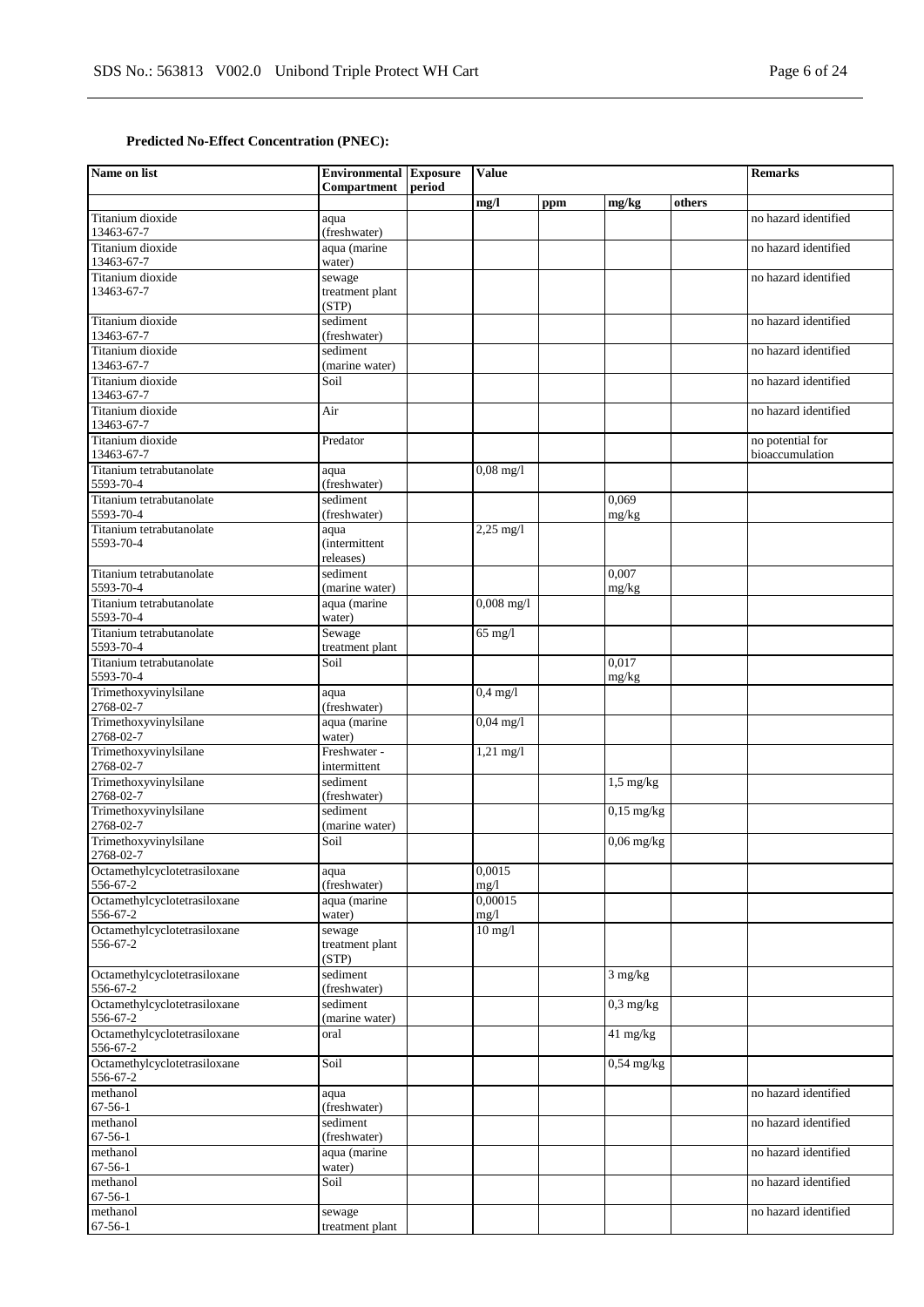|                                                | (STP)                                      |                   |                    |                      |
|------------------------------------------------|--------------------------------------------|-------------------|--------------------|----------------------|
| methanol<br>$67 - 56 - 1$                      | aqua<br><i>(intermittent)</i><br>releases) |                   |                    | no hazard identified |
| methanol<br>$67 - 56 - 1$                      | sediment<br>(marine water)                 |                   |                    | no hazard identified |
| Decamethylcyclopentasiloxane<br>541-02-6       | aqua<br>(freshwater)                       | 0.0012<br>mg/l    |                    |                      |
| Decamethylcyclopentasiloxane<br>541-02-6       | aqua (marine<br>water)                     | 0.00012<br>mg/1   |                    |                      |
| Decamethylcyclopentasiloxane<br>$541 - 02 - 6$ | sewage<br>treatment plant<br>(STP)         | $10 \text{ mg}/l$ |                    |                      |
| Decamethylcyclopentasiloxane<br>541-02-6       | sediment<br>(freshwater)                   |                   | 11 mg/kg           |                      |
| Decamethylcyclopentasiloxane<br>541-02-6       | Soil                                       |                   | $2,54$ mg/kg       |                      |
| Decamethylcyclopentasiloxane<br>$541 - 02 - 6$ | oral                                       |                   | $16 \text{ mg/kg}$ |                      |
| Decamethylcyclopentasiloxane<br>541-02-6       | sediment<br>(marine water)                 |                   | $1,1$ mg/kg        |                      |
| 2-Octyl-2H-isothiazol-3-one<br>26530-20-1      | sediment<br>(freshwater)                   |                   | 0.0475<br>mg/kg    |                      |
| 2-Octyl-2H-isothiazol-3-one<br>26530-20-1      | sediment<br>(marine water)                 |                   | 0.00475<br>mg/kg   |                      |
| 2-Octyl-2H-isothiazol-3-one<br>26530-20-1      | aqua<br>(freshwater)                       | 0.0022<br>mg/1    |                    |                      |
| 2-Octyl-2H-isothiazol-3-one<br>26530-20-1      | aqua<br><i>(intermittent)</i><br>releases) | 0.0012<br>mg/1    |                    |                      |
| 2-Octyl-2H-isothiazol-3-one<br>26530-20-1      | aqua (marine<br>water)                     | 0.00022<br>mg/l   |                    |                      |
| 2-Octyl-2H-isothiazol-3-one<br>26530-20-1      | Soil                                       |                   | 0.0082<br>mg/kg    |                      |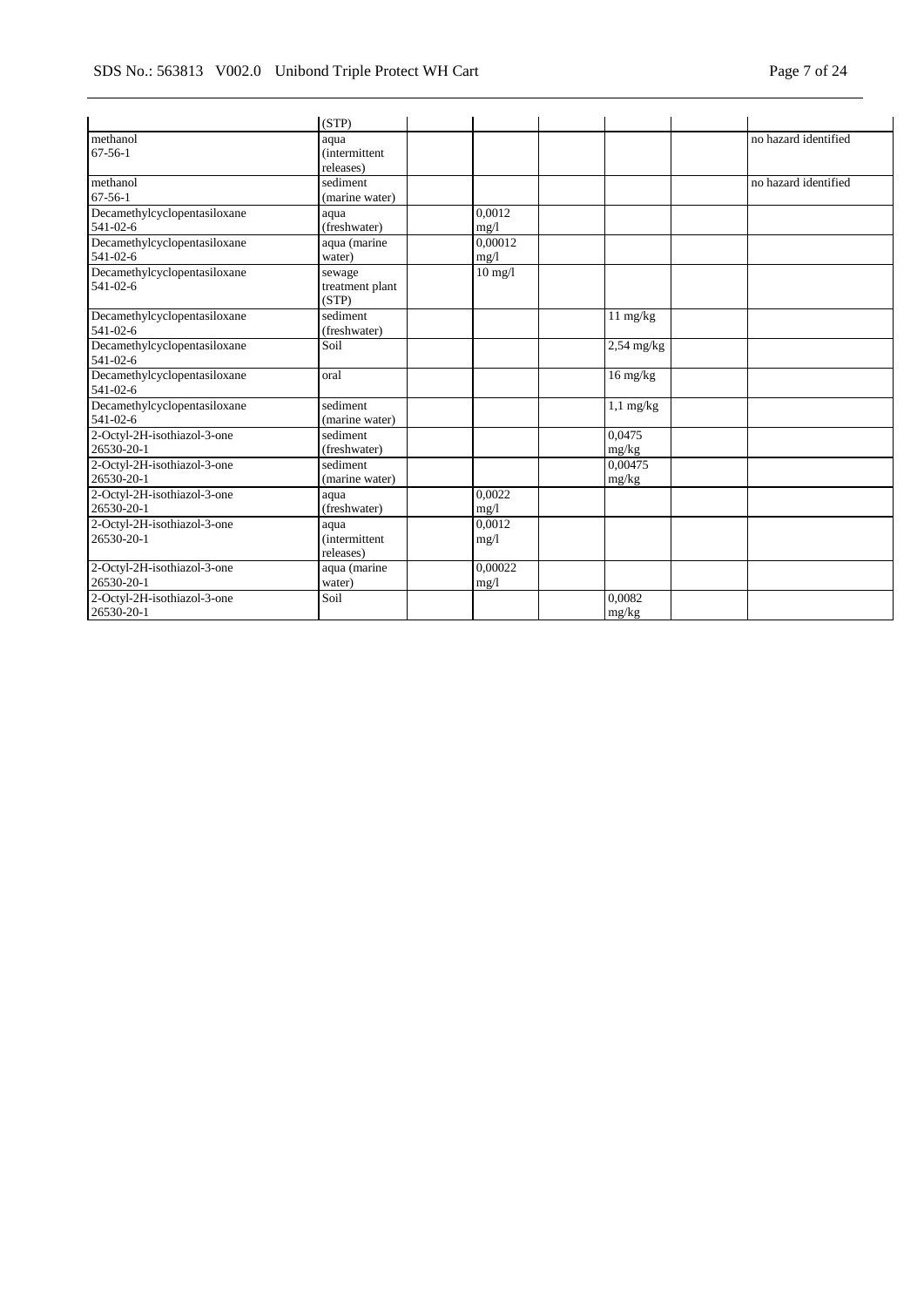# **Derived No-Effect Level (DNEL):**

| Name on list                             | <b>Application</b><br>Area | Route of<br><b>Exposure</b> | <b>Health Effect</b>                               | <b>Exposure</b><br><b>Time</b> | <b>Value</b>            | <b>Remarks</b>       |
|------------------------------------------|----------------------------|-----------------------------|----------------------------------------------------|--------------------------------|-------------------------|----------------------|
| Titanium tetrabutanolate<br>5593-70-4    | General<br>population      | oral                        | Long term<br>exposure -<br>systemic effects        |                                | $3,75$ mg/kg            |                      |
| Titanium tetrabutanolate<br>5593-70-4    | General<br>population      | dermal                      | Long term<br>exposure -<br>systemic effects        |                                | $37,5 \,\mathrm{mg/kg}$ |                      |
| Titanium tetrabutanolate<br>5593-70-4    | General<br>population      | inhalation                  | Long term<br>exposure -<br>systemic effects        |                                | $152$ mg/m $3$          |                      |
| Titanium tetrabutanolate<br>5593-70-4    | Workers                    | inhalation                  | Long term<br>exposure -<br>systemic effects        |                                | 127 mg/m3               |                      |
| Trimethoxyvinylsilane<br>2768-02-7       | Workers                    | dermal                      | Long term<br>exposure -<br>systemic effects        |                                | $3.9 \text{ mg/kg}$     |                      |
| Trimethoxyvinylsilane<br>2768-02-7       | Workers                    | inhalation                  | Long term<br>exposure -<br>systemic effects        |                                | $27,6$ mg/m $3$         |                      |
| Trimethoxyvinylsilane<br>2768-02-7       | General<br>population      | dermal                      | Long term<br>exposure -<br>systemic effects        |                                | $7,8$ mg/kg             |                      |
| Trimethoxyvinylsilane<br>2768-02-7       | General<br>population      | inhalation                  | Long term<br>exposure -<br>systemic effects        |                                | $6,7$ mg/m $3$          |                      |
| Trimethoxyvinylsilane<br>2768-02-7       | General<br>population      | oral                        | Long term<br>exposure -<br>systemic effects        |                                | $0,3$ mg/kg             |                      |
| Octamethylcyclotetrasiloxane<br>556-67-2 | Workers                    | inhalation                  | Long term<br>exposure -<br>systemic effects        |                                | $73 \text{ mg/m}$       |                      |
| Octamethylcyclotetrasiloxane<br>556-67-2 | Workers                    | inhalation                  | Long term<br>exposure - local<br>effects           |                                | 73 mg/m3                |                      |
| Octamethylcyclotetrasiloxane<br>556-67-2 | General<br>population      | inhalation                  | Long term<br>exposure -<br>systemic effects        |                                | $13 \text{ mg/m}$       |                      |
| Octamethylcyclotetrasiloxane<br>556-67-2 | General<br>population      | inhalation                  | Long term<br>exposure - local<br>effects           |                                | $13$ mg/m $3$           |                      |
| Octamethylcyclotetrasiloxane<br>556-67-2 | General<br>population      | oral                        | Long term<br>exposure -<br>systemic effects        |                                | $3.7 \text{ mg/kg}$     |                      |
| methanol<br>$67 - 56 - 1$                | Workers                    | inhalation                  | Long term<br>exposure -<br>systemic effects        |                                | 260 mg/m3               | no hazard identified |
| methanol<br>$67 - 56 - 1$                | Workers                    | inhalation                  | Acute/short term<br>exposure -<br>systemic effects |                                | $260$ mg/m $3$          | no hazard identified |
| methanol<br>$67 - 56 - 1$                | Workers                    | inhalation                  | Long term<br>exposure - local<br>effects           |                                | 260 mg/m3               | no hazard identified |
| methanol<br>$67 - 56 - 1$                | Workers                    | inhalation                  | Acute/short term<br>exposure - local<br>effects    |                                | 260 mg/m3               | no hazard identified |
| methanol<br>$67 - 56 - 1$                | Workers                    | dermal                      | Long term<br>exposure -<br>systemic effects        |                                | 40 mg/kg                | no hazard identified |
| methanol<br>$67 - 56 - 1$                | Workers                    | dermal                      | Acute/short term<br>exposure -<br>systemic effects |                                | 40 mg/kg                | no hazard identified |
| methanol<br>$67 - 56 - 1$                | General<br>population      | inhalation                  | Long term<br>exposure -<br>systemic effects        |                                | $50 \text{ mg/m}$       | no hazard identified |
| methanol<br>$67-56-1$                    | General<br>population      | inhalation                  | Acute/short term<br>exposure -<br>systemic effects |                                | $50 \text{ mg/m}$       | no hazard identified |
| methanol<br>$67 - 56 - 1$                | General<br>population      | inhalation                  | Long term<br>exposure - local<br>effects           |                                | $50 \text{ mg/m}$       | no hazard identified |
| methanol<br>$67 - 56 - 1$                | General<br>population      | inhalation                  | Acute/short term<br>exposure - local               |                                | $50 \text{ mg/m}$       | no hazard identified |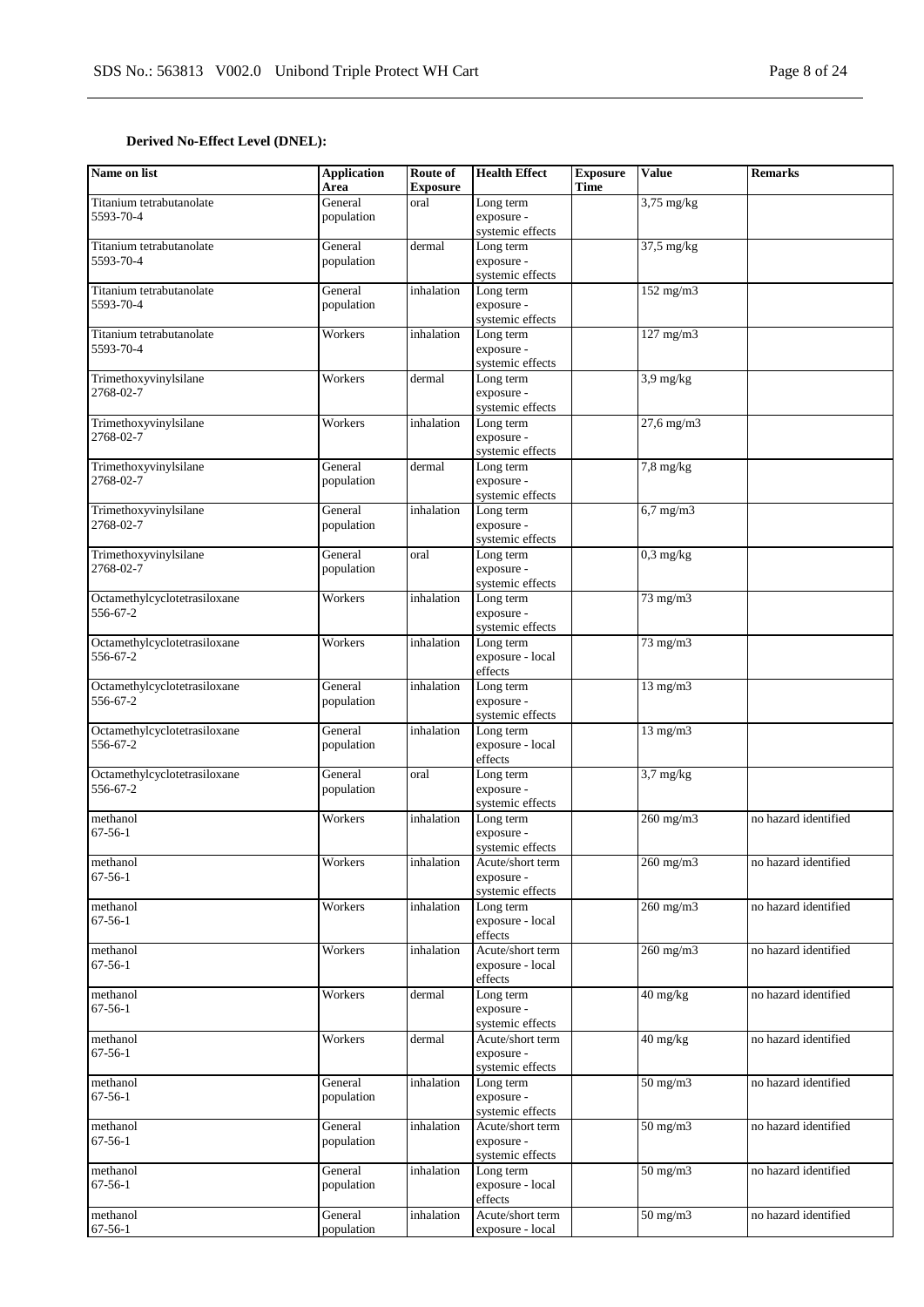|                                                |                       |            | effects                                            |                     |                      |
|------------------------------------------------|-----------------------|------------|----------------------------------------------------|---------------------|----------------------|
| methanol<br>$67-56-1$                          | General<br>population | dermal     | Long term<br>exposure -<br>systemic effects        | $8 \text{ mg/kg}$   | no hazard identified |
| methanol<br>$67 - 56 - 1$                      | General<br>population | dermal     | Acute/short term<br>exposure -<br>systemic effects | $8 \text{ mg/kg}$   | no hazard identified |
| methanol<br>$67 - 56 - 1$                      | General<br>population | oral       | Long term<br>exposure -<br>systemic effects        | 8 mg/kg             | no hazard identified |
| methanol<br>$67 - 56 - 1$                      | General<br>population | oral       | Acute/short term<br>exposure -<br>systemic effects | 8 mg/kg             | no hazard identified |
| Decamethylcyclopentasiloxane<br>$541 - 02 - 6$ | Workers               | inhalation | Long term<br>exposure -<br>systemic effects        | $97,3$ mg/m $3$     |                      |
| Decamethylcyclopentasiloxane<br>$541 - 02 - 6$ | Workers               | inhalation | Long term<br>exposure - local<br>effects           | 24,2 mg/m3          |                      |
| Decamethylcyclopentasiloxane<br>$541 - 02 - 6$ | General<br>population | oral       | Long term<br>exposure -<br>systemic effects        | 5 mg/kg             |                      |
| Decamethylcyclopentasiloxane<br>$541 - 02 - 6$ | General<br>population | inhalation | Long term<br>exposure -<br>systemic effects        | $17,3 \text{ mg/m}$ |                      |
| Decamethylcyclopentasiloxane<br>541-02-6       | General<br>population | inhalation | Long term<br>exposure - local<br>effects           | $4,3$ mg/m $3$      |                      |

# **Biological Exposure Indices:**

None

#### **8.2. Exposure controls:**

Respiratory protection:

The product should only be used at workplaces with intensive ventilation/extraction. If intensive ventilation/extraction is not possible then self-contained independent respiratory protection should be worn.

Hand protection:

Recommended are gloves made from Nitril rubber ( Material thickness >0,1 mm, Perforation time < 30s).Gloves should be replaced after each short time contact or contamination. Available at laboratory specialized trade or at pharmacies / chemist's shops.

In the case of longer contact protective gloves made from nitrile rubber are recommended according to EN 374.

material thickness > 0.4 mm

Perforation time > 30 minutes

In the case of longer and repeated contact please note that in practice the penetration times may be considerably shorter than those determined according to EN 374. The protective gloves must always be checked for their suitability for use at the specific workplace (e.g. mechanical and thermal stress, product compatibility, antistatic effects, etc.). The gloves must be replaced immediately at the first signs of wear and tear. The information provided by the manufacturers and given in the relevant trade association regulations for industrial safety must always be observed. We recommend that a hand care plan is drawn up in cooperation with a glove manufacturer and the trade association in accordance with the local operating conditions.

#### Eye protection:

Goggles which can be tightly sealed. Protective eye equipment should conform to EN166.

Skin protection: Suitable protective clothing Protective clothing should conform to EN 14605 for liquid splashes or to EN 13982 for dusts.

#### Advices to personal protection equipment:

The information provided on personal protective equipment is for guidance purposes only. A full risk assessment should be conducted prior to using this product to determine the appropriate personal protective equipment to suit local conditions. Personal protective equipment should conform to the relevant EN standard.

# **SECTION 9: Physical and chemical properties**

#### **9.1. Information on basic physical and chemical properties**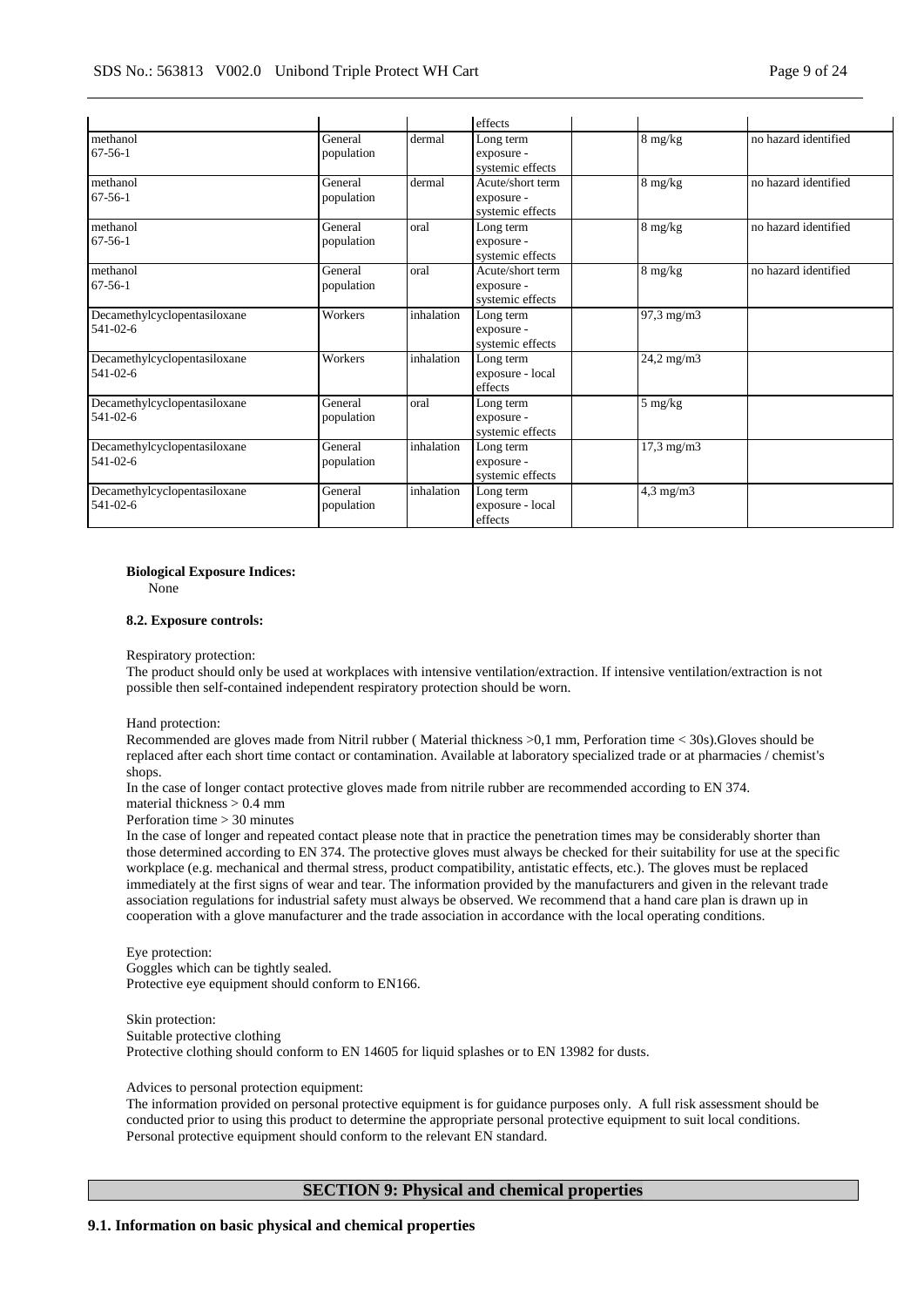| Physical state           | solid                                      |
|--------------------------|--------------------------------------------|
| Delivery form            | paste                                      |
| Colour                   | white                                      |
| Odor                     | odourless                                  |
| Initial boiling point    | Not applicable                             |
| <b>Explosive limits</b>  | Not applicable, Product is a solid.        |
| Flash point              | Not applicable                             |
| pH                       | Not applicable, Product reacts with water. |
| Viscosity (kinematic)    | Not applicable, Product is a solid.        |
| Viscosity, dynamic       | Not applicable                             |
| $\left( \right)$         |                                            |
| Density                  | $1,04$ g/cm3 no method                     |
| (20 °C (68 °F))          |                                            |
| Relative vapour density: | Not applicable, Product is a solid.        |
|                          |                                            |

# **9.2. Other information** Other information not applicable for this product

# **SECTION 10: Stability and reactivity**

#### **10.1. Reactivity**

None if used for intended purpose.

#### **10.2. Chemical stability**

Stable under recommended storage conditions.

#### **10.3. Possibility of hazardous reactions**

See section reactivity

**10.4. Conditions to avoid** None if used for intended purpose.

#### **10.5. Incompatible materials**

None if used properly.

#### **10.6. Hazardous decomposition products**

None known.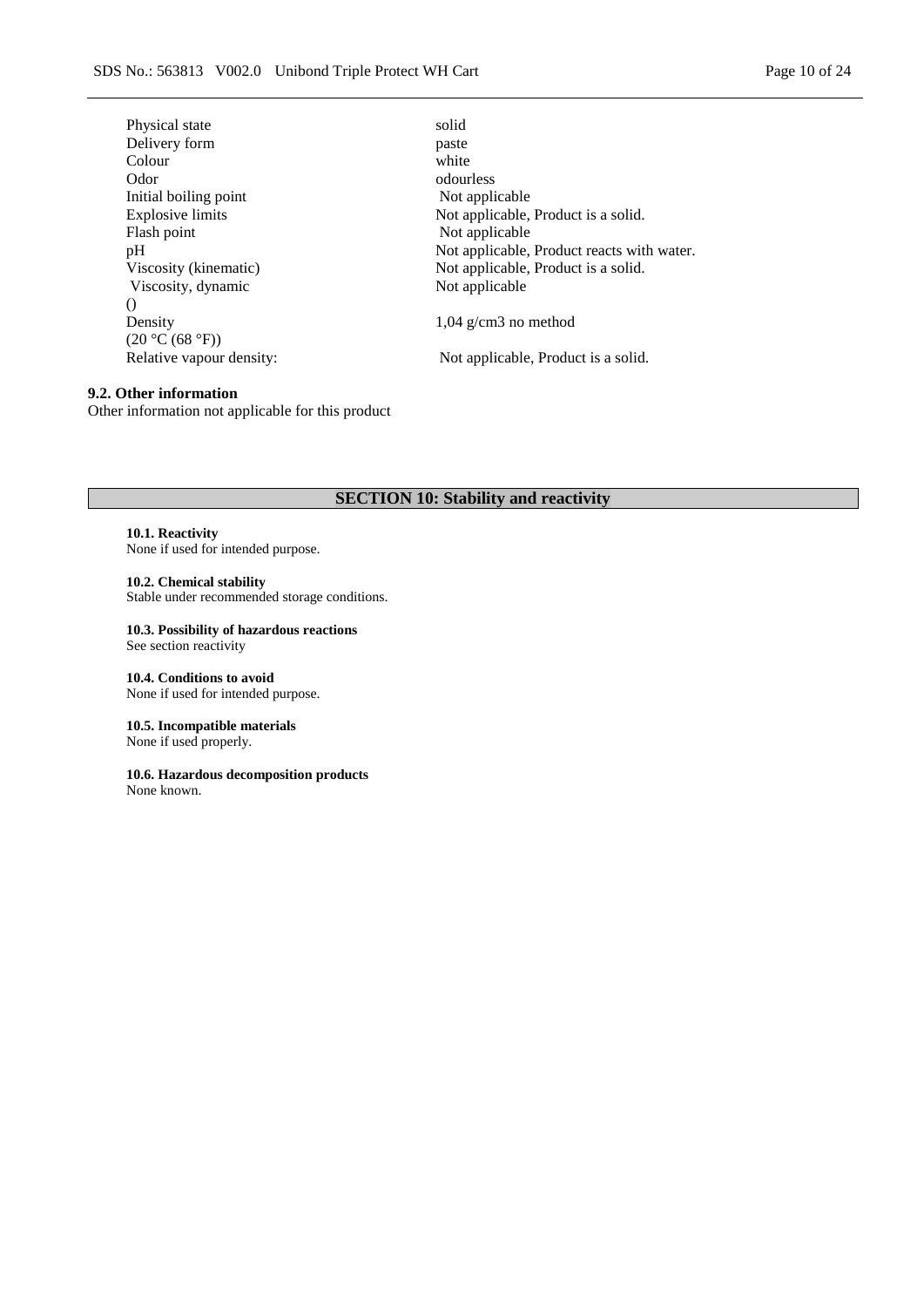# **SECTION 11: Toxicological information**

# **Information on hazard classes as defined in Regulation (EC) No 1272/2008**

# **Acute oral toxicity:**

The mixture is classified based on calculation method referring to the classified substances present in the mixture.

| <b>Hazardous substances</b> | Value    | <b>Value</b>          | <b>Species</b> | <b>Method</b>                                           |
|-----------------------------|----------|-----------------------|----------------|---------------------------------------------------------|
| CAS-No.                     | type     |                       |                |                                                         |
| Titanium dioxide            | LD50     | $> 5.000$ mg/kg       | rat            | OECD Guideline 425 (Acute Oral Toxicity: Up-and-Down    |
| 13463-67-7                  |          |                       |                | Procedure)                                              |
| Titanium tetrabutanolate    | LD50     | $3.122$ mg/kg         | rat            | not specified                                           |
| 5593-70-4                   |          |                       |                |                                                         |
| Trimethoxyvinylsilane       | LD50     | $7.120 \text{ mg/kg}$ | rat            | OECD Guideline 401 (Acute Oral Toxicity)                |
| 2768-02-7                   |          |                       |                |                                                         |
| octamethylcyclotetrasilox   | LD50     | $>$ 4.800 mg/kg       | rat            | equivalent or similar to OECD Guideline 401 (Acute Oral |
| ane                         |          |                       |                | Toxicity)                                               |
| 556-67-2                    |          |                       |                |                                                         |
| methanol                    | Acute    | $300 \text{ mg/kg}$   |                | Expert judgement                                        |
| $67-56-1$                   | toxicity |                       |                |                                                         |
|                             | estimate |                       |                |                                                         |
|                             | (ATE)    |                       |                |                                                         |
|                             |          |                       |                |                                                         |
| thiabendazol                | LD50     | $> 5.000$ mg/kg       | rat            | not specified                                           |
| 148-79-8                    |          |                       |                |                                                         |
| Decamethylcyclopentasilo    | LD50     | $> 5.000$ mg/kg       | rat            | equivalent or similar to OECD Guideline 401 (Acute Oral |
| xane                        |          |                       |                | Toxicity)                                               |
| 541-02-6                    |          |                       |                |                                                         |
| 2-Octyl-2H-isothiazol-3-    | Acute    | $125 \text{ mg/kg}$   |                | Expert judgement                                        |
| one                         | toxicity |                       |                |                                                         |
| 26530-20-1                  | estimate |                       |                |                                                         |
|                             | (ATE)    |                       |                |                                                         |
|                             |          |                       |                |                                                         |

#### **Acute dermal toxicity:**

The mixture is classified based on calculation method referring to the classified substances present in the mixture.

| <b>Hazardous substances</b> | Value    | Value               | <b>Species</b> | <b>Method</b>                                      |
|-----------------------------|----------|---------------------|----------------|----------------------------------------------------|
| CAS-No.                     | type     |                     |                |                                                    |
| Titanium tetrabutanolate    | LD50     | $5.300$ mg/kg       | rabbit         | not specified                                      |
| 5593-70-4                   |          |                     |                |                                                    |
| Trimethoxyvinylsilane       | LD50     | $3.200$ mg/kg       | rabbit         | <b>OECD</b> Guideline 402 (Acute Dermal Toxicity)  |
| 2768-02-7                   |          |                     |                |                                                    |
| octamethylcyclotetrasilox   | LD50     | $> 2.375$ mg/kg     | rat            | equivalent or similar to OECD Guideline 402 (Acute |
| ane                         |          |                     |                | Dermal Toxicity)                                   |
| 556-67-2                    |          |                     |                |                                                    |
| thiabendazol                | LD50     | $>$ 4.000 mg/kg     | rabbit         | not specified                                      |
| 148-79-8                    |          |                     |                |                                                    |
| Decamethylcyclopentasilo    | LD50     | $>$ 2.000 mg/kg     | rabbit         | equivalent or similar to OECD Guideline 402 (Acute |
| xane                        |          |                     |                | Dermal Toxicity)                                   |
| 541-02-6                    |          |                     |                |                                                    |
| 2-Octyl-2H-isothiazol-3-    | Acute    | $311 \text{ mg/kg}$ |                | Expert judgement                                   |
| one                         | toxicity |                     |                |                                                    |
| 26530-20-1                  | estimate |                     |                |                                                    |
|                             | (ATE)    |                     |                |                                                    |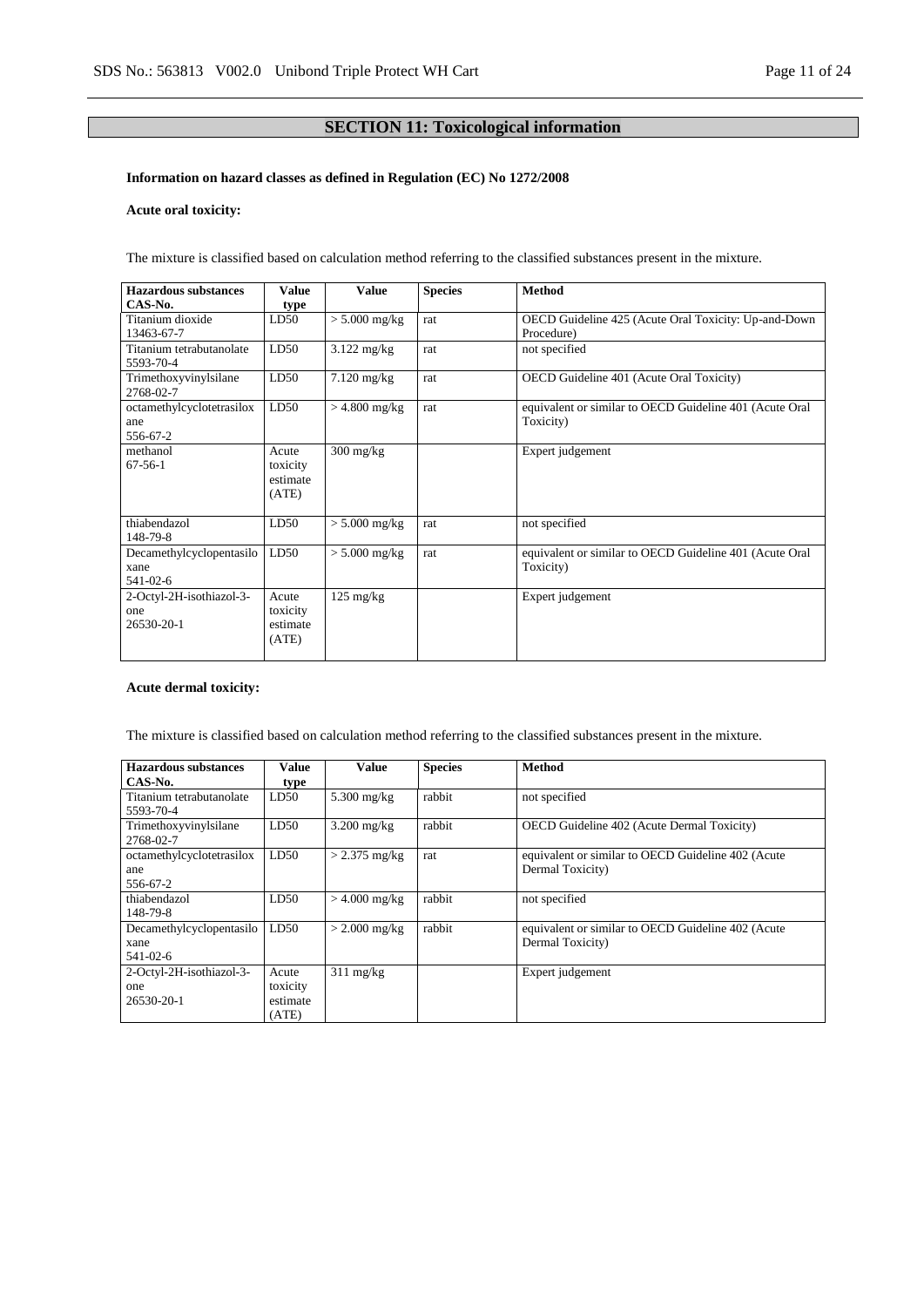# **Acute inhalative toxicity:**

| <b>Hazardous substances</b> | Value    | Value                 | <b>Test atmosphere</b> | <b>Exposure</b> | <b>Species</b> | <b>Method</b>                |
|-----------------------------|----------|-----------------------|------------------------|-----------------|----------------|------------------------------|
| CAS-No.                     | type     |                       |                        | time            |                |                              |
| Titanium dioxide            | LC50     | $> 6.82$ mg/l         | dust                   | 4 h             | rat            | not specified                |
| 13463-67-7                  |          |                       |                        |                 |                |                              |
| Titanium tetrabutanolate    | LC50     | $11 \text{ mg}/1$     | dust/mist              | 4 h             | rat            | not specified                |
| 5593-70-4                   |          |                       |                        |                 |                |                              |
| Trimethoxyvinylsilane       | LC50     | $16.8 \text{ mg}/1$   | vapour                 | 4h              | rat            | OECD Guideline 403 (Acute    |
| 2768-02-7                   |          |                       |                        |                 |                | <b>Inhalation Toxicity</b> ) |
| octamethylcyclotetrasilox   | LC50     | $36 \text{ mg}/l$     | dust/mist              | 4h              | rat            | OECD Guideline 403 (Acute    |
| ane                         |          |                       |                        |                 |                | <b>Inhalation Toxicity</b> ) |
| 556-67-2                    |          |                       |                        |                 |                |                              |
| thiabendazol                | LC50     | $> 6,84 \text{ mg}/1$ | dust/mist              | 4 h             | rat            | not specified                |
| 148-79-8                    |          |                       |                        |                 |                |                              |
| Decamethylcyclopentasilo    | LC50     | $8,67 \text{ mg}/1$   | dust/mist              | 4 h             | rat            | OECD Guideline 403 (Acute    |
| xane                        |          |                       |                        |                 |                | <b>Inhalation Toxicity</b> ) |
| 541-02-6                    |          |                       |                        |                 |                |                              |
| 2-Octyl-2H-isothiazol-3-    | Acute    | $0.27 \text{ mg}/1$   | dust/mist              | 4 h             |                | Expert judgement             |
| one                         | toxicity |                       |                        |                 |                |                              |
| 26530-20-1                  | estimate |                       |                        |                 |                |                              |
|                             | (ATE)    |                       |                        |                 |                |                              |

The mixture is classified based on calculation method referring to the classified substances present in the mixture.

#### **Skin corrosion/irritation:**

The mixture is classified based on calculation method referring to the classified substances present in the mixture.

| Hazardous substances<br>CAS-No.                    | <b>Result</b>  | <b>Exposure</b><br>time | <b>Species</b> | <b>Method</b>                                                                        |
|----------------------------------------------------|----------------|-------------------------|----------------|--------------------------------------------------------------------------------------|
| Titanium dioxide<br>13463-67-7                     | not irritating | 4 h                     | rabbit         | OECD Guideline 404 (Acute Dermal Irritation / Corrosion)                             |
| Trimethoxyvinylsilane<br>2768-02-7                 | not irritating |                         | rabbit         | other guideline:                                                                     |
| octamethylcyclotetrasilox<br>ane<br>556-67-2       | not irritating |                         | rabbit         | equivalent or similar to OECD Guideline 404 (Acute<br>Dermal Irritation / Corrosion) |
| methanol<br>$67 - 56 - 1$                          | not irritating | 20 <sub>h</sub>         | rabbit         | <b>BASF</b> Test                                                                     |
| Decamethylcyclopentasilo<br>xane<br>$541 - 02 - 6$ | not irritating | 24h                     | rabbit         | equivalent or similar to OECD Guideline 404 (Acute<br>Dermal Irritation / Corrosion) |

#### **Serious eye damage/irritation:**

The mixture is classified based on calculation method referring to the classified substances present in the mixture.

| Hazardous substances               | <b>Result</b>  | <b>Exposure</b> | <b>Species</b> | <b>Method</b>                                          |
|------------------------------------|----------------|-----------------|----------------|--------------------------------------------------------|
| CAS-No.                            |                | time            |                |                                                        |
| Titanium dioxide<br>13463-67-7     | not irritating |                 | rabbit         | OECD Guideline 405 (Acute Eye Irritation / Corrosion)  |
| Trimethoxyvinylsilane<br>2768-02-7 | not irritating |                 | rabbit         | OECD Guideline 405 (Acute Eye Irritation / Corrosion)  |
| octamethylcyclotetrasilox          | not irritating |                 | rabbit         | equivalent or similar to OECD Guideline 405 (Acute Eye |
| ane                                |                |                 |                | Irritation / Corrosion)                                |
| 556-67-2                           |                |                 |                |                                                        |
| methanol                           | not irritating |                 | rabbit         | OECD Guideline 405 (Acute Eye Irritation / Corrosion)  |
| $67-56-1$                          |                |                 |                |                                                        |
| Decamethylcyclopentasilo           | not irritating |                 | rabbit         | equivalent or similar to OECD Guideline 405 (Acute Eye |
| xane                               |                |                 |                | Irritation / Corrosion)                                |
| 541-02-6                           |                |                 |                |                                                        |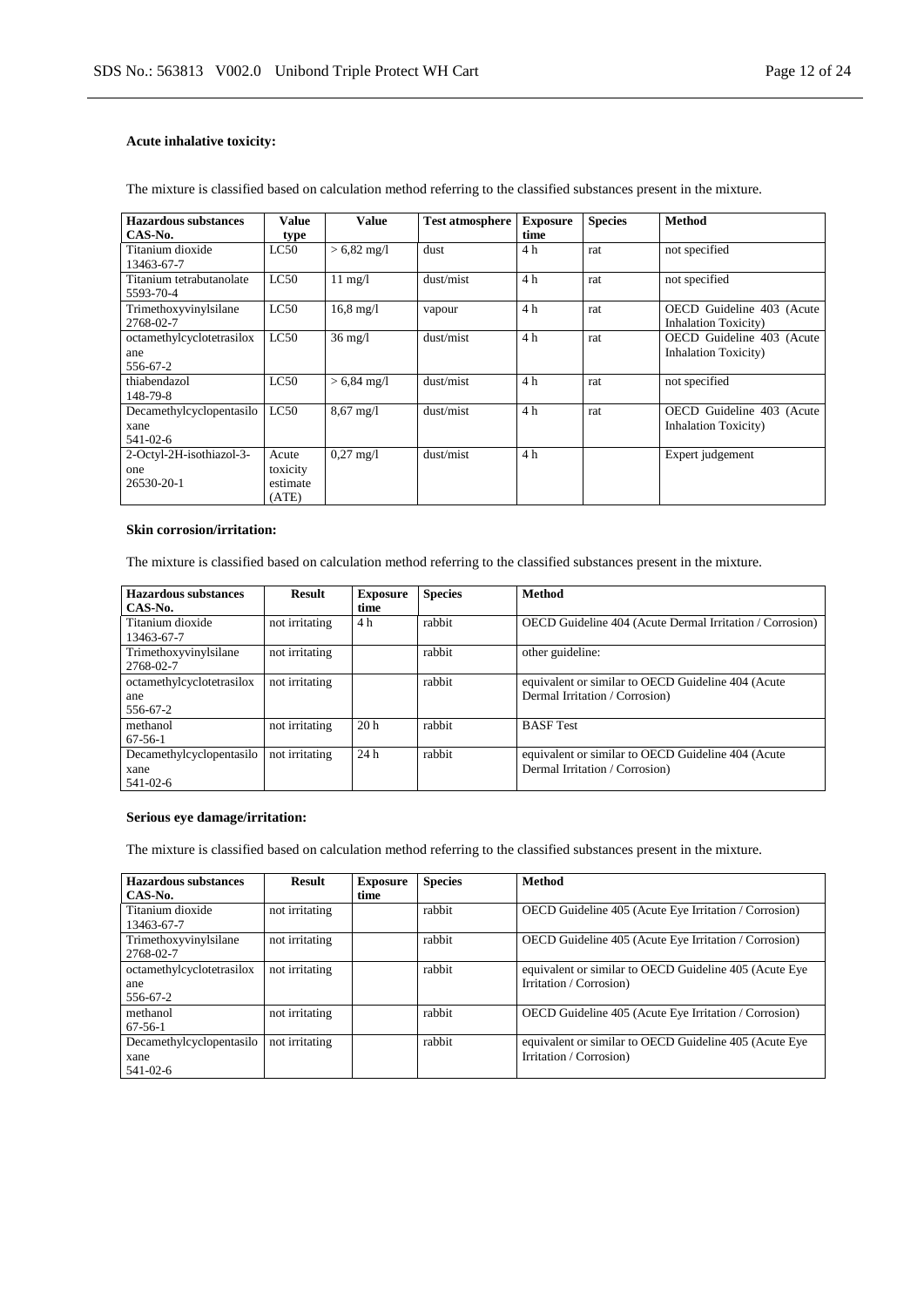# **Respiratory or skin sensitization:**

The mixture is classified based on threshold limits referring to the classified substances present in the mixture.

| Hazardous substances      | <b>Result</b>   | <b>Test type</b>        | <b>Species</b> | Method                                         |
|---------------------------|-----------------|-------------------------|----------------|------------------------------------------------|
| CAS-No.                   |                 |                         |                |                                                |
| Titanium dioxide          | not sensitising | Mouse local lymphnode   | mouse          | equivalent or similar to OECD Guideline        |
| 13463-67-7                |                 | assay (LLNA)            |                | 429 (Skin Sensitisation: Local Lymph           |
|                           |                 |                         |                | Node Assay)                                    |
| Titanium dioxide          | not sensitising | <b>Buehler</b> test     | guinea pig     | <b>OECD</b> Guideline 406 (Skin Sensitisation) |
| 13463-67-7                |                 |                         |                |                                                |
| Trimethoxyvinylsilane     | sensitising     | <b>Buehler</b> test     | guinea pig     | OECD Guideline 406 (Skin Sensitisation)        |
| 2768-02-7                 |                 |                         |                |                                                |
| octamethylcyclotetrasilox | not sensitising | Guinea pig maximisation | guinea pig     | OECD Guideline 406 (Skin Sensitisation)        |
| ane                       |                 | test                    |                |                                                |
| 556-67-2                  |                 |                         |                |                                                |
| methanol                  | not sensitising | Guinea pig maximisation | guinea pig     | equivalent or similar to OECD Guideline        |
| $67-56-1$                 |                 | test                    |                | 406 (Skin Sensitisation)                       |
| Decamethylcyclopentasilo  | not sensitising | Mouse local lymphnode   | mouse          | equivalent or similar to OECD Guideline        |
| xane                      |                 | assay (LLNA)            |                | 429 (Skin Sensitisation: Local Lymph           |
| $541 - 02 - 6$            |                 |                         |                | Node Assay)                                    |
| 2-Octyl-2H-isothiazol-3-  | sensitising     | Mouse local lymphnode   | mouse          | OECD Guideline 429 (Skin Sensitisation:        |
| one                       |                 | assay (LLNA)            |                | Local Lymph Node Assay)                        |
| 26530-20-1                |                 |                         |                |                                                |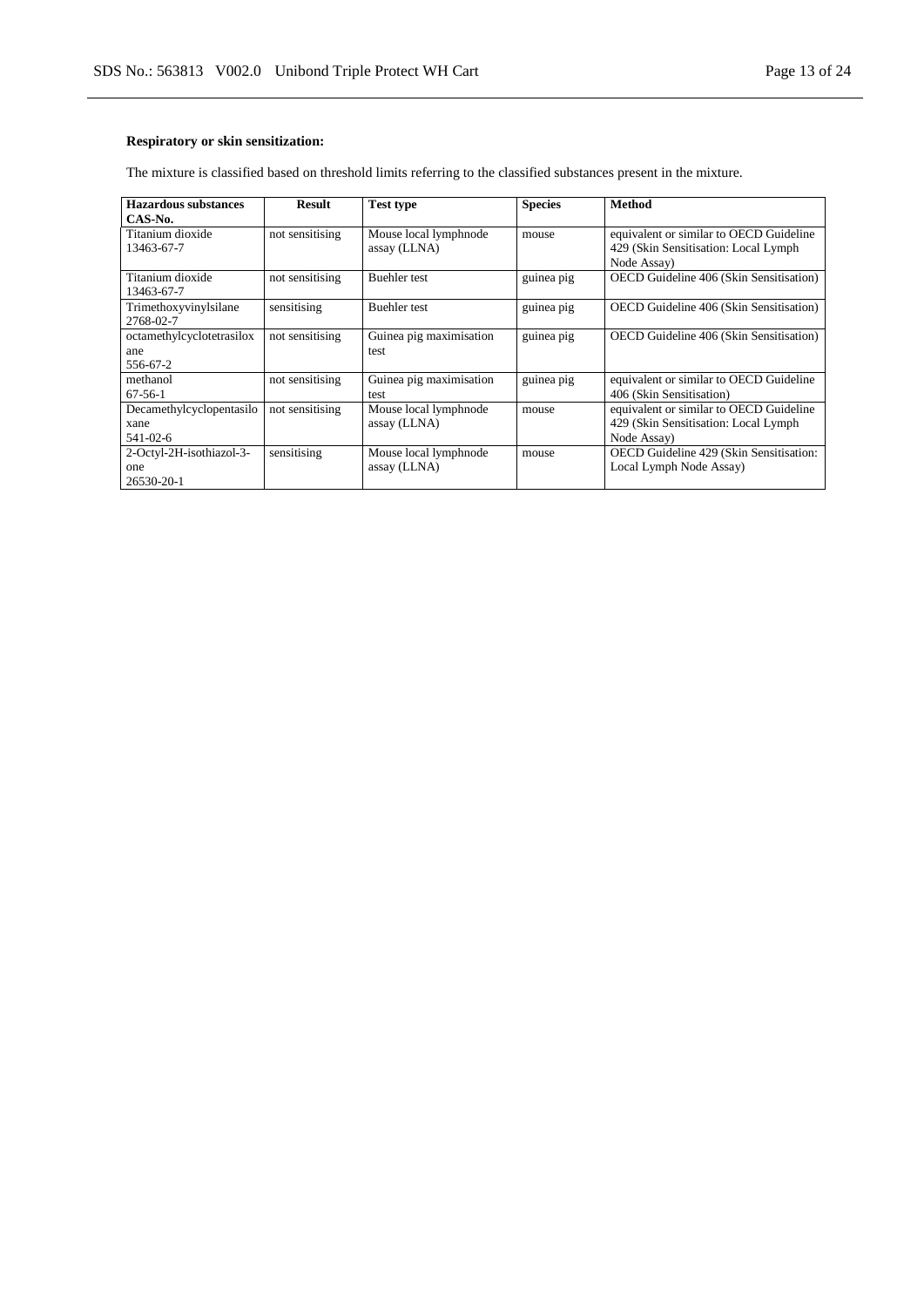# **Germ cell mutagenicity:**

The mixture is classified based on threshold limits referring to the classified substances present in the mixture.

| <b>Hazardous</b> substances | <b>Result</b> | Type of study /      | <b>Metabolic</b>     | <b>Species</b> | <b>Method</b>                 |
|-----------------------------|---------------|----------------------|----------------------|----------------|-------------------------------|
| CAS-No.                     |               | Route of             | activation /         |                |                               |
|                             |               | administration       | <b>Exposure time</b> |                |                               |
| Titanium dioxide            | negative      | bacterial reverse    | with and without     |                | OECD Guideline 471            |
| 13463-67-7                  |               | mutation assay (e.g  |                      |                | (Bacterial Reverse Mutation   |
|                             |               | Ames test)           |                      |                | Assay)                        |
| Titanium dioxide            | negative      | in vitro mammalian   | with and without     |                | OECD Guideline 473 (In vitro  |
| 13463-67-7                  |               | chromosome           |                      |                | Mammalian Chromosome          |
|                             |               | aberration test      |                      |                | Aberration Test)              |
| Titanium dioxide            | negative      | mammalian cell       | with and without     |                | OECD Guideline 476 (In vitro  |
| 13463-67-7                  |               | gene mutation assay  |                      |                | Mammalian Cell Gene           |
|                             |               |                      |                      |                | <b>Mutation Test</b> )        |
| Titanium dioxide            | negative      | in vitro mammalian   | without              |                | equivalent or similar to OECD |
| 13463-67-7                  |               | cell micronucleus    |                      |                | Guideline 487 (In vitro       |
|                             |               | test                 |                      |                | Mammalian Cell                |
|                             |               |                      |                      |                | Micronucleus Test)            |
| Trimethoxyvinylsilane       | negative      | bacterial reverse    | with and without     |                | OECD Guideline 471            |
| 2768-02-7                   |               | mutation assay (e.g  |                      |                | (Bacterial Reverse Mutation)  |
|                             |               | Ames test)           |                      |                | Assay)                        |
| Trimethoxyvinylsilane       | positive      | in vitro mammalian   | with and without     |                | OECD Guideline 473 (In vitro  |
| 2768-02-7                   |               | chromosome           |                      |                | Mammalian Chromosome          |
|                             |               | aberration test      |                      |                | <b>Aberration Test</b> )      |
| Trimethoxyvinylsilane       | negative      | mammalian cell       | with and without     |                | OECD Guideline 476 (In vitro  |
| 2768-02-7                   |               | gene mutation assay  |                      |                | Mammalian Cell Gene           |
|                             |               |                      |                      |                | <b>Mutation Test)</b>         |
| octamethylcyclotetrasilox   | negative      | bacterial gene       | with and without     |                | <b>OECD</b> Guideline 471     |
| ane                         |               | mutation assay       |                      |                | (Bacterial Reverse Mutation   |
| 556-67-2                    |               |                      |                      |                | Assay)                        |
| octamethylcyclotetrasilox   | negative      | in vitro mammalian   | with and without     |                | equivalent or similar to OECD |
| ane                         |               | chromosome           |                      |                | Guideline 473 (In vitro       |
| 556-67-2                    |               | aberration test      |                      |                | Mammalian Chromosome          |
|                             |               |                      |                      |                | Aberration Test)              |
| octamethylcyclotetrasilox   | negative      | mammalian cell       | with and without     |                | equivalent or similar to OECD |
| ane                         |               | gene mutation assay  |                      |                | Guideline 476 (In vitro       |
| 556-67-2                    |               |                      |                      |                | Mammalian Cell Gene           |
|                             |               |                      |                      |                | <b>Mutation Test)</b>         |
| methanol                    | negative      | bacterial reverse    | with and without     |                | <b>OECD</b> Guideline 471     |
| $67 - 56 - 1$               |               | mutation assay (e.g  |                      |                | (Bacterial Reverse Mutation   |
|                             |               | Ames test)           |                      |                | Assay)                        |
| methanol                    | negative      | in vitro mammalian   | without              |                | not specified                 |
| $67 - 56 - 1$               |               | cell micronucleus    |                      |                |                               |
|                             |               | test                 |                      |                |                               |
| methanol                    | negative      | mammalian cell       | with and without     |                | equivalent or similar to OECD |
| $67 - 56 - 1$               |               | gene mutation assay  |                      |                | Guideline 476 (In vitro       |
|                             |               |                      |                      |                | Mammalian Cell Gene           |
|                             |               |                      |                      |                | <b>Mutation Test)</b>         |
| Decamethylcyclopentasilo    | negative      | bacterial reverse    | with and without     |                | <b>OECD</b> Guideline 471     |
| xane                        |               | mutation assay (e.g. |                      |                | (Bacterial Reverse Mutation   |
| 541-02-6                    |               | Ames test)           |                      |                | Assay)                        |
| Decamethylcyclopentasilo    | negative      | in vitro mammalian   | with and without     |                | OECD Guideline 473 (In vitro  |
| xane                        |               | chromosome           |                      |                | Mammalian Chromosome          |
| 541-02-6                    |               | aberration test      |                      |                | <b>Aberration Test)</b>       |
| Decamethylcyclopentasilo    | negative      | mammalian cell       | with and without     |                | equivalent or similar to OECD |
| xane                        |               | gene mutation assay  |                      |                | Guideline 476 (In vitro       |
| 541-02-6                    |               |                      |                      |                | Mammalian Cell Gene           |
|                             |               |                      |                      |                | <b>Mutation Test</b> )        |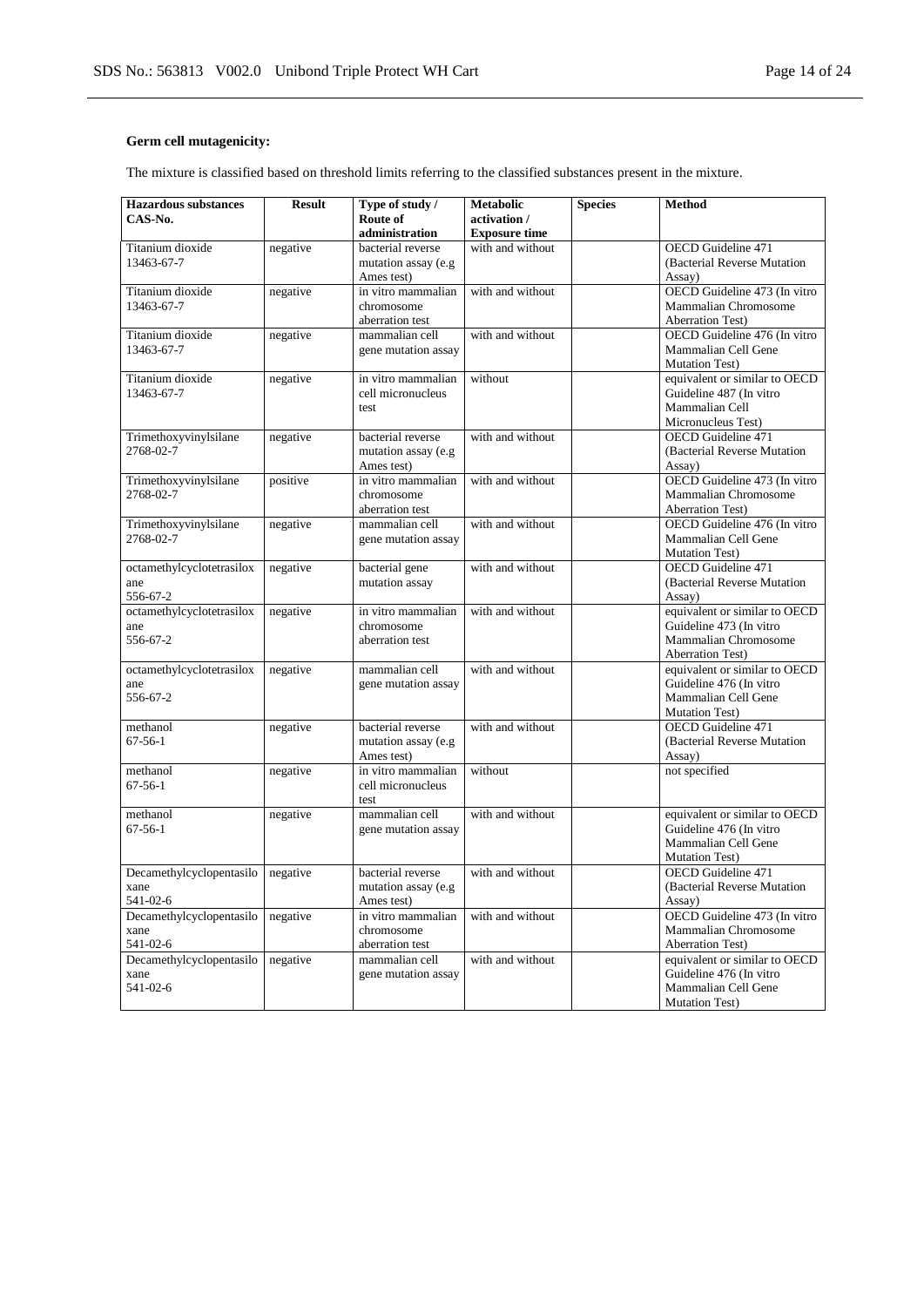# **Carcinogenicity**

The mixture is classified based on threshold limits referring to the classified substances present in the mixture.

| <b>Hazardous components</b><br>CAS-No.       | <b>Result</b>    | Route of<br>application | <b>Exposure</b><br>time /<br><b>Frequency</b><br>of treatment | <b>Species</b> | <b>Sex</b>  | <b>Method</b>                                                                                                |
|----------------------------------------------|------------------|-------------------------|---------------------------------------------------------------|----------------|-------------|--------------------------------------------------------------------------------------------------------------|
| Titanium dioxide<br>13463-67-7               | not carcinogenic | oral: feed              | 103 w<br>daily                                                | rat            | male/female | not specified                                                                                                |
| methanol<br>$67-56-1$                        | not carcinogenic | inhalation:<br>vapour   | 18 <sub>m</sub><br>19h/d                                      | mouse          | male/female | equivalent or similar<br>OECD Guideline 453<br>(Combined Chronic<br>Toxicity/<br>Carcinogenicity<br>Studies) |
| Decamethylcyclopentasilo<br>xane<br>541-02-6 | not carcinogenic | inhalation:<br>vapour   | 2y<br>6 h/d, 5 d/w                                            | rat            | male/female | <b>EPA OPPTS 870.4300</b><br>(Combined Chronic<br>Toxicity/<br>Carcinogenicity)                              |

# **Reproductive toxicity:**

The mixture is classified based on threshold limits referring to the classified substances present in the mixture.

| <b>Hazardous</b> substances<br>CAS-No.       | <b>Result / Value</b>                                                              | <b>Test type</b>              | Route of<br>application | <b>Species</b> | <b>Method</b>                                                                                                                          |
|----------------------------------------------|------------------------------------------------------------------------------------|-------------------------------|-------------------------|----------------|----------------------------------------------------------------------------------------------------------------------------------------|
| Titanium dioxide<br>13463-67-7               | NOAEL $P \ge 1.000$ mg/kg<br>NOAEL $F1 \ge 1.000$ mg/kg                            | one-<br>generation<br>study   | oral: feed              | rat            | OECD Guideline 443<br>(Extended One-Generation<br><b>Reproductive Toxicity</b><br>Study)                                               |
| Trimethoxyvinylsilane<br>2768-02-7           | NOAEL P 250 mg/kg                                                                  | one-<br>generation<br>study   | oral: gavage            | rat            | <b>OECD Combined Repeated</b><br>Dose and Reproductive /<br>Developmental Toxicity<br>Screening Test (Precursor<br>Protocol of GL 422) |
| Trimethoxyvinylsilane<br>2768-02-7           | NOAEL P 1.000 mg/kg                                                                | one-<br>generation<br>study   | oral: gavage            | rat            | <b>OECD Combined Repeated</b><br>Dose and Reproductive /<br>Developmental Toxicity<br>Screening Test (Precursor<br>Protocol of GL 422) |
| Trimethoxyvinylsilane<br>2768-02-7           | NOAEL F1 1.000 mg/kg                                                               | one-<br>generation<br>study   | oral: gavage            | rat            | <b>OECD Combined Repeated</b><br>Dose and Reproductive /<br>Developmental Toxicity<br>Screening Test (Precursor<br>Protocol of GL 422) |
| octamethylcyclotetrasilox<br>ane<br>556-67-2 | NOAEL P 300 ppm<br>NOAEL F1 300 ppm                                                | $two-$<br>generation<br>study | inhalation              | rat            | equivalent or similar to<br>OECD Guideline 416 (Two-<br>Generation Reproduction<br><b>Toxicity Study</b> )                             |
| methanol<br>$67-56-1$                        | NOAEL P 1,3 mg/l<br>NOAEL F1 0,13 mg/l<br>NOAEL F2 0,13 mg/l                       | Two<br>generation<br>study    | inhalation              | rat            | equivalent or similar to<br>OECD Guideline 416 (Two-<br>Generation Reproduction<br><b>Toxicity Study</b> )                             |
| Decamethylcyclopentasilo<br>xane<br>541-02-6 | NOAEL $P \ge 2,496$ mg/l<br>NOAEL $F1 > = 2,496$ mg/l<br>NOAEL $F2 \ge 2,496$ mg/l | $two-$<br>generation<br>study | inhalation:<br>vapour   | rat            | EPA OPPTS 870.3800<br>(Reproduction and Fertility)<br>Effects)                                                                         |

# **STOT-single exposure:**

No data available.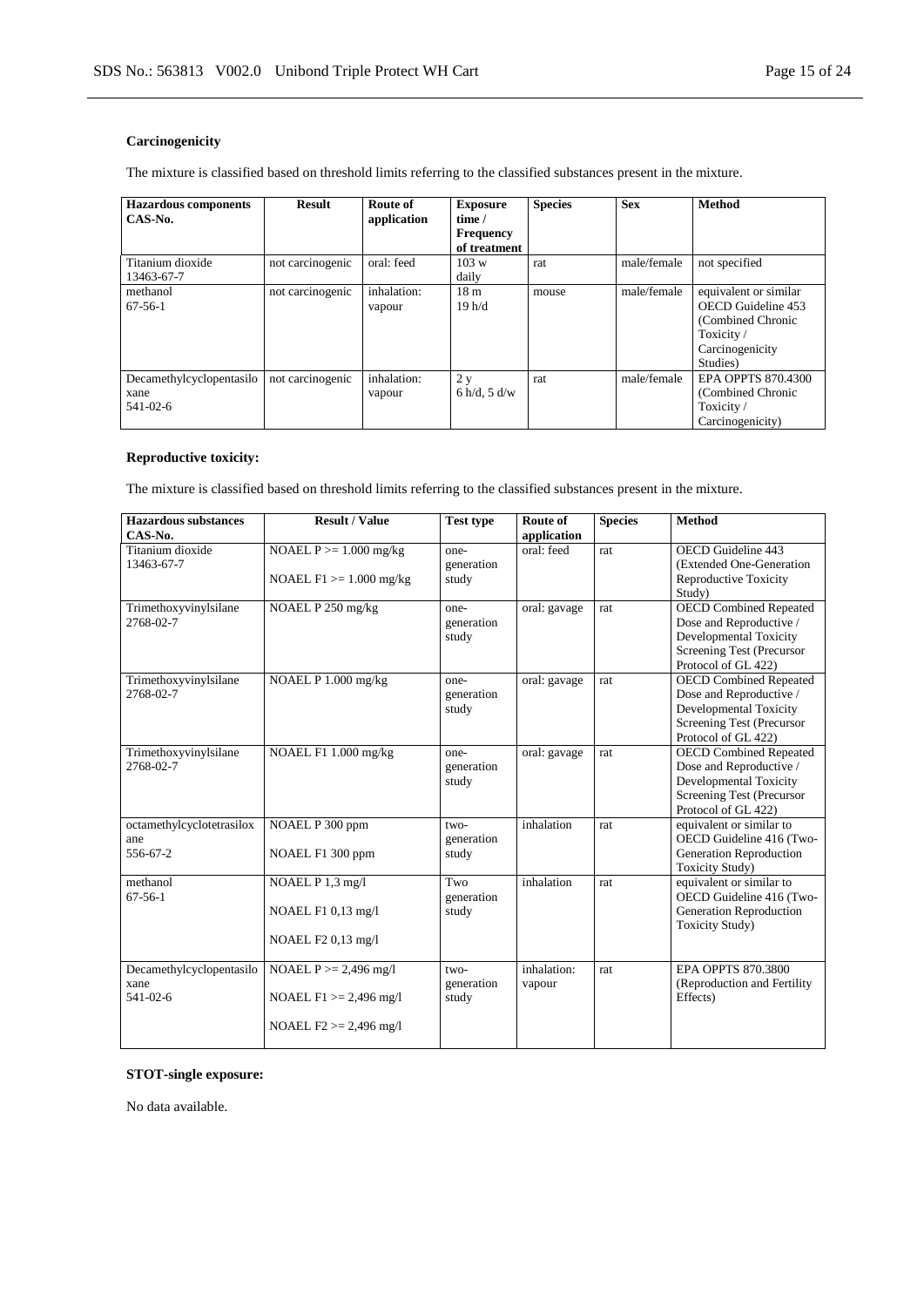# **STOT-repeated exposure::**

The mixture is classified based on threshold limits referring to the classified substances present in the mixture.

| <b>Hazardous</b> substances<br>CAS-No.       | <b>Result / Value</b>       | Route of<br>application | Exposure time /<br><b>Frequency of</b>                     | <b>Species</b> | <b>Method</b>                                                                                                                           |
|----------------------------------------------|-----------------------------|-------------------------|------------------------------------------------------------|----------------|-----------------------------------------------------------------------------------------------------------------------------------------|
|                                              |                             |                         | treatment                                                  |                |                                                                                                                                         |
| Titanium dioxide<br>13463-67-7               | $NOAEL > 1.000$ mg/kg       | oral: gavage            | 92 d<br>daily                                              | rat            | OECD Guideline 408<br>(Repeated Dose 90-Day<br>Oral Toxicity in Rodents)                                                                |
| Trimethoxyvinylsilane<br>2768-02-7           | $NOAEL < 62,5$ mg/kg        | oral: gavage            | 42d<br>daily                                               | rat            | OECD Guideline 422<br>(Combined Repeated<br>Dose Toxicity Study with<br>the Reproduction /<br>Developmental Toxicity<br>Screening Test) |
| Trimethoxyvinylsilane<br>2768-02-7           | NOAEL 0,605 mg/l            | inhalation:<br>vapour   | 5 days/week for 14<br>weeks<br>6 hours/day                 | rat            | not specified                                                                                                                           |
| octamethylcyclotetrasilox<br>ane<br>556-67-2 | LOAEL 35 ppm                | inhalation              | 6 h nose only<br>inhalation<br>5 days/week for 13<br>weeks | rat            | OECD Guideline 412<br>(Repeated Dose)<br><b>Inhalation Toxicity:</b><br>28/14-Day)                                                      |
| octamethylcyclotetrasilox<br>ane<br>556-67-2 | NOAEL 960 mg/kg             | dermal                  | $\overline{3}$ w<br>5 d/w                                  | rabbit         | equivalent or similar to<br>OECD Guideline 410<br>(Repeated Dose Dermal<br>Toxicity: 21/28-Day<br>Study)                                |
| methanol<br>$67 - 56 - 1$                    | NOAEL 6,63 mg/l             | inhalation:<br>vapour   | 4 weeks<br>$6 h/d$ , $5 d/w$                               | rat            | equivalent or similar to<br>OECD Guideline 412<br>(Repeated Dose<br><b>Inhalation Toxicity:</b><br>28/14-Day)                           |
| methanol<br>$67 - 56 - 1$                    | NOAEL 0,13 mg/l             | inhalation:<br>vapour   | 12 <sub>m</sub><br>20 h/d                                  | rat            | equivalent or similar to<br>OECD Guideline 453<br>(Combined Chronic<br>Toxicity / Carcinogenicity<br>Studies)                           |
| Decamethylcyclopentasilo<br>xane<br>541-02-6 | $NOAEL \geq 1.000$<br>mg/kg | oral: gavage            | 13 w<br>daily                                              | rat            | OECD Guideline 408<br>(Repeated Dose 90-Day<br>Oral Toxicity in Rodents)                                                                |
| Decamethylcyclopentasilo<br>xane<br>541-02-6 | $NOAEL \ge 2.42$ mg/l       | inhalation:<br>vapour   | 2y<br>$6 h/d$ , $5 d/w$                                    | rat            | equivalent or similar to<br>OECD Guideline 453<br>(Combined Chronic<br>Toxicity / Carcinogenicity<br>Studies)                           |
| Decamethylcyclopentasilo<br>xane<br>541-02-6 | $NOAEL \ge 1.600$<br>mg/kg  | oral: gavage            | 28 d<br>6 h/d, 7 d/w                                       | rat            | equivalent or similar to<br>OECD Guideline 410<br>(Repeated Dose Dermal<br>Toxicity: 21/28-Day<br>Study)                                |

# **Aspiration hazard:**

No data available.

## **11.2 Information on other hazards**

not applicable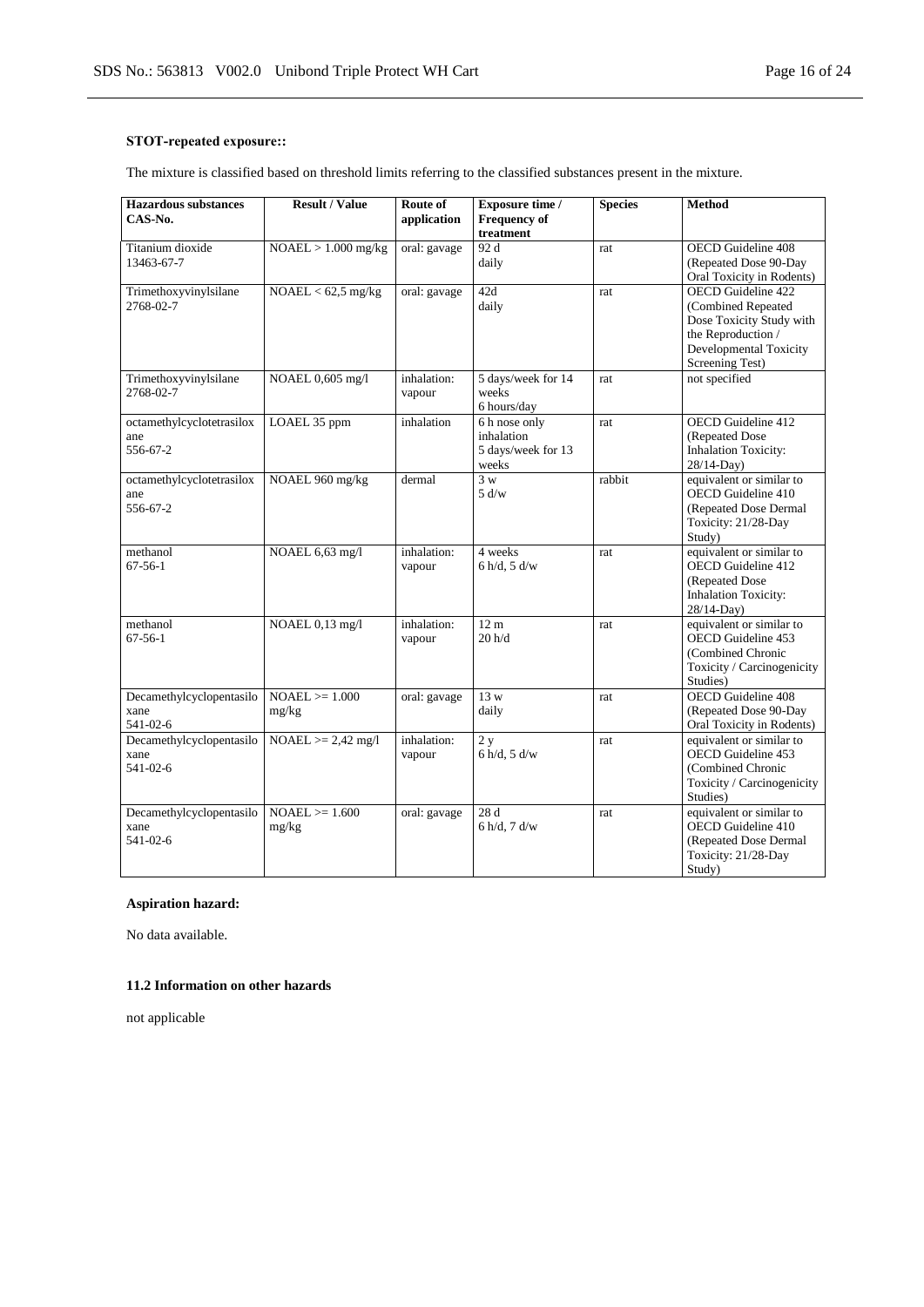# **SECTION 12: Ecological information**

#### **General ecological information:**

Do not empty into drains, soil or bodies of water.

#### **12.1. Toxicity**

#### **Toxicity (Fish):**

The mixture is classified based on calculation method referring to the classified substances present in the mixture.

| <b>Hazardous substances</b>  | Value       | <b>Value</b>         | <b>Exposure time Species</b> |                            | <b>Method</b>                    |
|------------------------------|-------------|----------------------|------------------------------|----------------------------|----------------------------------|
| CAS-No.                      | type        |                      |                              |                            |                                  |
| Titanium dioxide             | LC50        | Toxicity > Water     | 48h                          | Leuciscus idus             | OECD Guideline 203 (Fish,        |
| 13463-67-7                   |             | solubility           |                              |                            | <b>Acute Toxicity Test)</b>      |
| Trimethoxyvinylsilane        | LC50        | 191 mg/l             | 96 h                         | Oncorhynchus mykiss        | OECD Guideline 203 (Fish,        |
| 2768-02-7                    |             |                      |                              |                            | <b>Acute Toxicity Test)</b>      |
| octamethylcyclotetrasiloxane | <b>NOEC</b> | $0.0044$ mg/l        | 93 d                         | Salmo gairdneri (new name: | EPA OPPTS 797.1600 (Fish         |
| 556-67-2                     |             |                      |                              | Oncorhynchus mykiss)       | Early Life Stage Toxicity        |
|                              |             |                      |                              |                            | Test)                            |
| octamethylcyclotetrasiloxane | LC50        | Toxicity > Water     | 96 h                         | Oncorhynchus mykiss        | EPA OTS 797.1400 (Fish           |
| 556-67-2                     |             | solubility           |                              |                            | <b>Acute Toxicity Test)</b>      |
| methanol                     | LC50        | 15.400 mg/l          | 96 h                         | Lepomis macrochirus        | EPA-660 (Methods for             |
| $67 - 56 - 1$                |             |                      |                              |                            | <b>Acute Toxicity Tests with</b> |
|                              |             |                      |                              |                            | Fish, Macroinvertebrates         |
|                              |             |                      |                              |                            | and Amphibians)                  |
| methanol                     | <b>NOEC</b> | 7.900 mg/l           | 200 <sub>h</sub>             | Oryzias latipes            | OECD Guideline 210 (fish         |
| $67 - 56 - 1$                |             |                      |                              |                            | early lite stage toxicity test)  |
| thiabendazol                 | LC50        | $0.55 \text{ mg}/1$  | 96 h                         | Oncorhynchus mykiss        | OECD Guideline 203 (Fish,        |
| 148-79-8                     |             |                      |                              |                            | <b>Acute Toxicity Test)</b>      |
| thiabendazol                 | NOEC        | $0,012 \text{ mg}/1$ | 69 d                         | Oncorhynchus mykiss        | OECD Guideline 210 (fish         |
| 148-79-8                     |             |                      |                              |                            | early lite stage toxicity test)  |
| Decamethylcyclopentasiloxan  | LC50        | Toxicity > Water     | 96 h                         | Leuciscus idus             | OECD Guideline 204 (Fish,        |
| e                            |             | solubility           |                              |                            | Prolonged Toxicity Test:         |
| 541-02-6                     |             |                      |                              |                            | 14-day Study)                    |
| Decamethylcyclopentasiloxan  | <b>NOEC</b> | Toxicity > Water     | 90 d                         | Oncorhynchus mykiss        | OECD Guideline 210 (fish         |
| e                            |             | solubility           |                              |                            | early lite stage toxicity test)  |
| 541-02-6                     |             |                      |                              |                            |                                  |
| 2-Octyl-2H-isothiazol-3-one  | LC50        | $0,036 \text{ mg}/1$ | 96 h                         | Oncorhynchus mykiss        | OECD Guideline 203 (Fish,        |
| 26530-20-1                   |             |                      |                              |                            | <b>Acute Toxicity Test)</b>      |
| 2-Octyl-2H-isothiazol-3-one  | <b>NOEC</b> | $0.022 \text{ mg}/1$ | 21d                          | Oncorhynchus mykiss        | OECD Guideline 210 (fish         |
| 26530-20-1                   |             |                      |                              |                            | early lite stage toxicity test)  |

#### **Toxicity (Daphnia):**

The mixture is classified based on calculation method referring to the classified substances present in the mixture.

| Hazardous substances<br>CAS-No.              | Value<br>type | <b>Value</b>                          | <b>Exposure time</b> | <b>Species</b> | Method                                                                                            |
|----------------------------------------------|---------------|---------------------------------------|----------------------|----------------|---------------------------------------------------------------------------------------------------|
| Titanium dioxide<br>13463-67-7               | EC50          | Toxicity > Water<br>solubility        | 48 h                 | Daphnia magna  | OECD Guideline 202<br>(Daphnia sp. Acute<br>Immobilisation Test)                                  |
| Trimethoxyvinylsilane<br>2768-02-7           | <b>EC50</b>   | $168,7 \text{ mg}/1$                  | 48 h                 | Daphnia magna  | EU Method C.2 (Acute<br>Toxicity for Daphnia)                                                     |
| octamethylcyclotetrasiloxane<br>556-67-2     | EC50          | Toxicity > Water<br>solubility        | 48 h                 | Daphnia magna  | EPA OTS 797.1300<br>(Aquatic Invertebrate Acute)<br><b>Toxicity Test, Freshwater</b><br>Daphnids) |
| methanol<br>$67 - 56 - 1$                    | <b>EC50</b>   | 18.260 mg/l                           | 96 h                 | Daphnia magna  | <b>OECD</b> Guideline 202<br>(Daphnia sp. Acute<br>Immobilisation Test)                           |
| thiabendazol<br>148-79-8                     | <b>EC50</b>   | $0.81 \text{ mg}/1$                   | 48 h                 | Daphnia magna  | OECD Guideline 202<br>(Daphnia sp. Acute<br><b>Immobilisation Test)</b>                           |
| Decamethylcyclopentasiloxan<br>e<br>541-02-6 | EC50          | <b>Toxicity</b> > Water<br>solubility | 48 h                 | Daphnia magna  | <b>OECD</b> Guideline 202<br>(Daphnia sp. Acute<br><b>Immobilisation Test)</b>                    |
| 2-Octyl-2H-isothiazol-3-one<br>26530-20-1    | EC50          | $0,42 \text{ mg}/1$                   | 48 h                 | Daphnia magna  | <b>OECD</b> Guideline 202<br>(Daphnia sp. Acute<br><b>Immobilisation Test)</b>                    |

# **Chronic toxicity to aquatic invertebrates**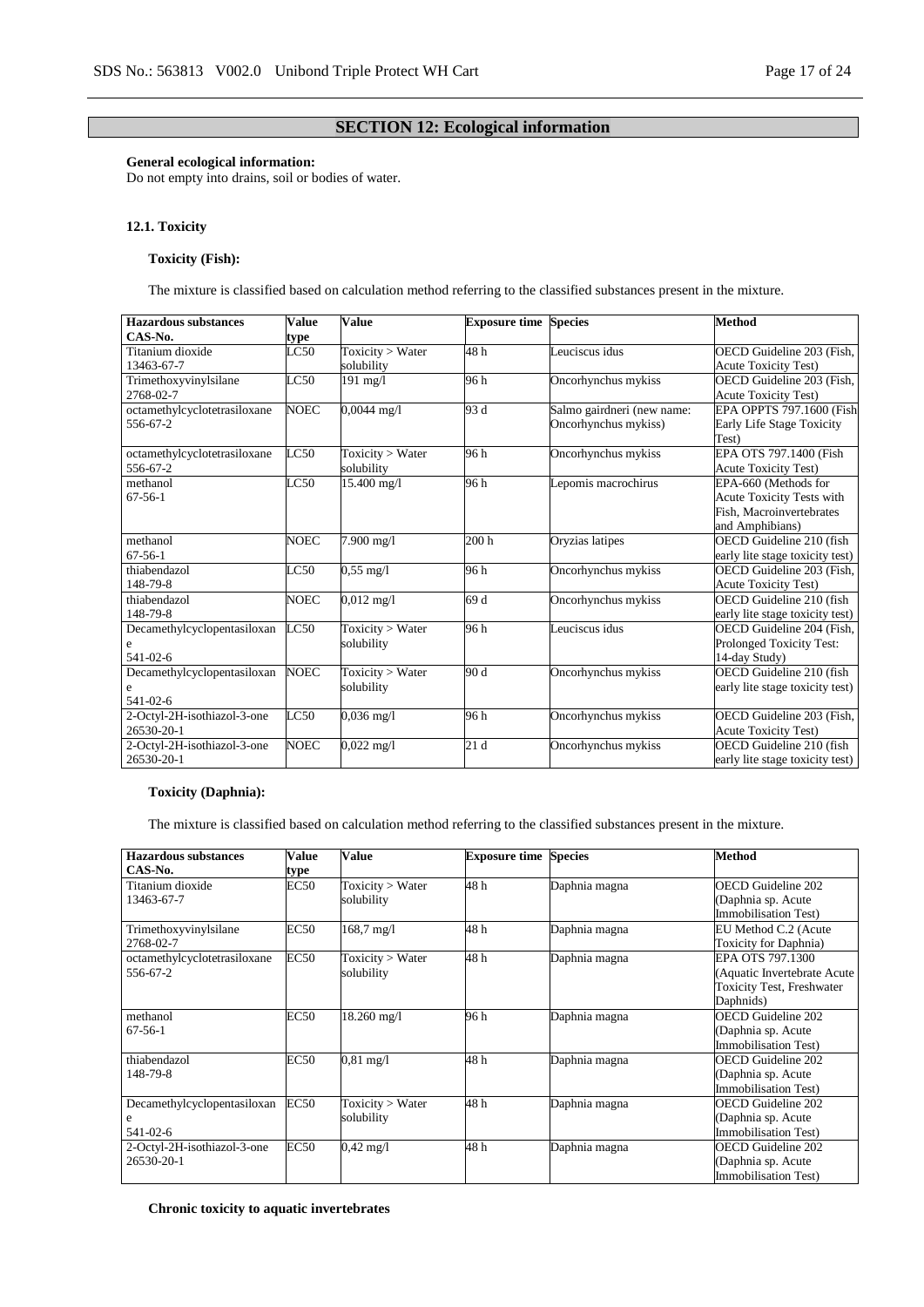The mixture is classified based on calculation method referring to the classified substances present in the mixture.

| Hazardous substances         | Value       | Value                 | <b>Exposure time Species</b> |               | <b>Method</b>               |
|------------------------------|-------------|-----------------------|------------------------------|---------------|-----------------------------|
| CAS-No.                      | type        |                       |                              |               |                             |
| Titanium dioxide             | <b>NOEC</b> | Toxicity > Water      | 21d                          | Daphnia magna | <b>OECD</b> Guideline 202   |
| 13463-67-7                   |             | solubility            |                              |               | (Daphnia sp. Chronic        |
|                              |             |                       |                              |               | <b>Immobilisation Test)</b> |
| Trimethoxyvinylsilane        | <b>NOEC</b> | $28.1 \text{ mg}/1$   | 21d                          | Daphnia magna | OECD 211 (Daphnia           |
| 2768-02-7                    |             |                       |                              |               | magna, Reproduction Test)   |
| octamethylcyclotetrasiloxane | <b>NOEC</b> | $7.9 \mu g/l$         | 21d                          | Daphnia magna | EPA OTS 797.1330            |
| 556-67-2                     |             |                       |                              |               | (Daphnid Chronic Toxicity   |
|                              |             |                       |                              |               | Test)                       |
| thiabendazol                 | <b>NOEC</b> | $0,041 \text{ mg}/1$  | 21d                          | Daphnia magna | OECD 211 (Daphnia           |
| 148-79-8                     |             |                       |                              |               | magna, Reproduction Test)   |
| Decamethylcyclopentasiloxan  | <b>NOEC</b> | Toxicity > Water      | 21d                          | Daphnia magna | OECD 211 (Daphnia           |
| e                            |             | solubility            |                              |               | magna, Reproduction Test)   |
| 541-02-6                     |             |                       |                              |               |                             |
| 2-Octyl-2H-isothiazol-3-one  | <b>NOEC</b> | $0,0016 \text{ mg}/1$ | 21d                          | Daphnia magna | OECD 211 (Daphnia           |
| 26530-20-1                   |             |                       |                              |               | magna, Reproduction Test)   |

**Toxicity (Algae):**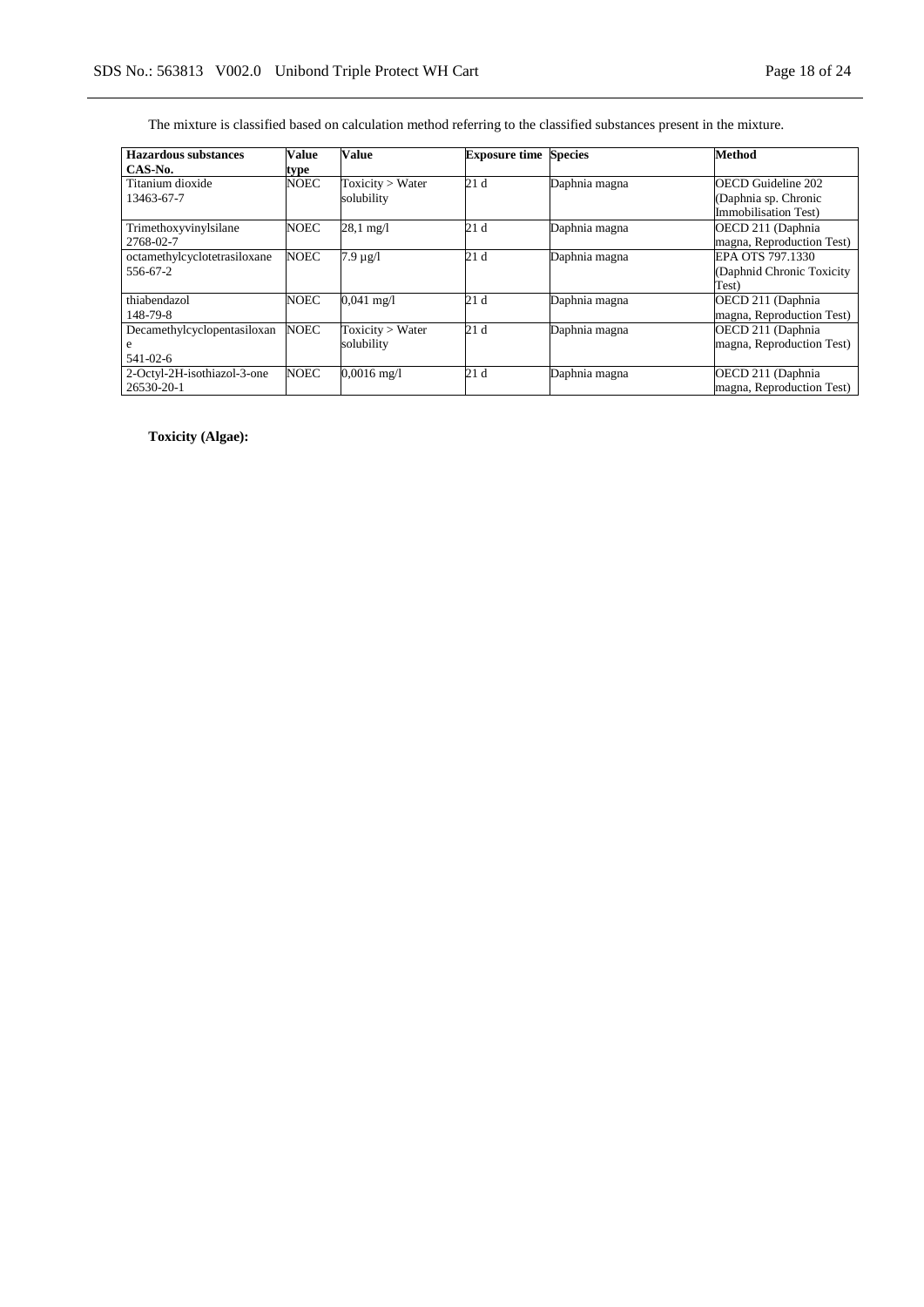| <b>Hazardous substances</b>           | <b>Value</b> | <b>Value</b>          | <b>Exposure time Species</b> |                                                          | <b>Method</b>             |
|---------------------------------------|--------------|-----------------------|------------------------------|----------------------------------------------------------|---------------------------|
| CAS-No.                               | type         |                       |                              |                                                          |                           |
| Titanium dioxide                      | <b>EC50</b>  | Toxicity > Water      | 72 h                         | Pseudokirchneriella subcapitata                          | OECD Guideline 201 (Alga, |
| 13463-67-7                            |              | solubility            |                              |                                                          | Growth Inhibition Test)   |
| Titanium dioxide                      | <b>NOEC</b>  | Toxicity $>$ Water    | 72 h                         | Pseudokirchneriella subcapitata                          | OECD Guideline 201 (Alga, |
| 13463-67-7                            |              | solubility            |                              |                                                          | Growth Inhibition Test)   |
| Titanium tetrabutanolate<br>5593-70-4 | EC50         | $\overline{225}$ mg/l | 96 h                         | Algae, algal mat (Algae)                                 | not specified             |
| Trimethoxyvinylsilane                 | <b>EC50</b>  | $> 957$ mg/l          | 72 h                         | Desmodesmus subspicatus                                  | EU Method C.3 (Algal      |
| 2768-02-7                             |              |                       |                              |                                                          | Inhibition test)          |
| Trimethoxyvinylsilane                 | <b>NOEC</b>  | 957 mg/l              | 72 h                         | Desmodesmus subspicatus                                  | EU Method C.3 (Algal      |
| 2768-02-7                             |              |                       |                              |                                                          | Inhibition test)          |
| octamethylcyclotetrasiloxane          | EC50         | Toxicity > Water      | 96 h                         | Selenastrum capricornutum                                | EPA OTS 797.1050 (Algal   |
| 556-67-2                              |              | solubility            |                              | (new name: Pseudokirchneriella Toxicity, Tiers I and II) |                           |
|                                       |              |                       |                              | subcapitata)                                             |                           |
| octamethylcyclotetrasiloxane          | EC10         | $0,022 \text{ mg}/1$  | 96 h                         | Selenastrum capricornutum                                | EPA OTS 797.1050 (Algal   |
| 556-67-2                              |              |                       |                              | (new name: Pseudokirchneriella                           | Toxicity, Tiers I and II) |
|                                       |              |                       |                              | subcapitata)                                             |                           |
| methanol                              | <b>EC50</b>  | 22.000 mg/l           | 96 h                         | Selenastrum capricornutum                                | OECD Guideline 201 (Alga, |
| $67 - 56 - 1$                         |              |                       |                              | (new name: Pseudokirchneriella Growth Inhibition Test)   |                           |
|                                       |              |                       |                              | subcapitata)                                             |                           |
| thiabendazol                          | IC50         | $14.7 \text{ mg}/1$   | 96 h                         | Pseudokirchneriella subcapitata                          | OECD Guideline 201 (Alga, |
| 148-79-8                              |              |                       |                              |                                                          | Growth Inhibition Test)   |
| thiabendazol                          | <b>NOEC</b>  | $0.53 \text{ mg}/1$   | 96 h                         | Pseudokirchneriella subcapitata                          | OECD Guideline 201 (Alga, |
| 148-79-8                              |              |                       |                              |                                                          | Growth Inhibition Test)   |
| Decamethylcyclopentasiloxan           | <b>NOEC</b>  | Toxicity > Water      | 96 h                         | Selenastrum capricornutum                                | OECD Guideline 201 (Alga, |
| e                                     |              | solubility            |                              | (new name: Pseudokirchneriella Growth Inhibition Test)   |                           |
| 541-02-6                              |              |                       |                              | subcapitata)                                             |                           |
| Decamethylcyclopentasiloxan           | <b>EC50</b>  | Toxicity > Water      | 96 h                         | Selenastrum capricornutum                                | OECD Guideline 201 (Alga, |
| e                                     |              | solubility            |                              | (new name: Pseudokirchneriella                           | Growth Inhibition Test)   |
| 541-02-6                              |              |                       |                              | subcapitata)                                             |                           |
| 2-Octyl-2H-isothiazol-3-one           | EC50         | $0,00129$ mg/l        | 48h                          | Navicula pelliculosa                                     | OECD Guideline 201 (Alga, |
| 26530-20-1                            |              |                       |                              |                                                          | Growth Inhibition Test)   |
| 2-Octyl-2H-isothiazol-3-one           | EC10         | 0,000224 mg/l         | 48 h                         | Navicula pelliculosa                                     | OECD Guideline 201 (Alga, |
| 26530-20-1                            |              |                       |                              |                                                          | Growth Inhibition Test)   |

The mixture is classified based on calculation method referring to the classified substances present in the mixture.

# **Toxicity to microorganisms**

The mixture is classified based on calculation method referring to the classified substances present in the mixture.

| Hazardous substances<br>CAS-No.              | Value<br>type | Value                          | <b>Exposure time Species</b> |                                                        | <b>Method</b>                                                                                        |
|----------------------------------------------|---------------|--------------------------------|------------------------------|--------------------------------------------------------|------------------------------------------------------------------------------------------------------|
| Titanium dioxide<br>13463-67-7               | EC0           | Toxicity > Water<br>solubility | 24 h                         | Pseudomonas fluorescens                                | DIN 38412, part 8<br>(Pseudomonas<br>Zellvermehrungshemm-<br>Test)                                   |
| Trimethoxyvinylsilane<br>2768-02-7           | <b>EC50</b>   | $> 100$ mg/l                   | 3 h                          | activated sludge of a<br>predominantly domestic sewage | <b>OECD Guideline 209</b><br>(Activated Sludge,<br><b>Respiration Inhibition Test)</b>               |
| octamethylcyclotetrasiloxane<br>556-67-2     | <b>EC50</b>   | Toxicity > Water<br>solubility | 3 <sub>h</sub>               | activated sludge                                       | ISO 8192 (Test for<br>Inhibition of Oxygen<br>Consumption by Activated<br>Sludge)                    |
| methanol<br>$67 - 56 - 1$                    | IC50          | $> 1.000$ mg/l                 | 3 <sub>h</sub>               | activated sludge of a<br>predominantly domestic sewage | <b>OECD</b> Guideline 209<br>(Activated Sludge,<br><b>Respiration Inhibition Test)</b>               |
| thiabendazol<br>148-79-8                     | EC0           | $> 500$ mg/l                   | $30 \text{ min}$             | Pseudomonas putida                                     | DIN 38412, part 27<br>(Bacterial oxygen<br>consumption test)                                         |
| Decamethylcyclopentasiloxan<br>e<br>541-02-6 | EC50          | $> 2.000$ mg/l                 | 3 <sub>h</sub>               | activated sludge, domestic                             | EU Method C.11<br>(Biodegradation: Activated<br><b>Sludge Respiration</b><br><b>Inhibition Test)</b> |

**12.2. Persistence and degradability**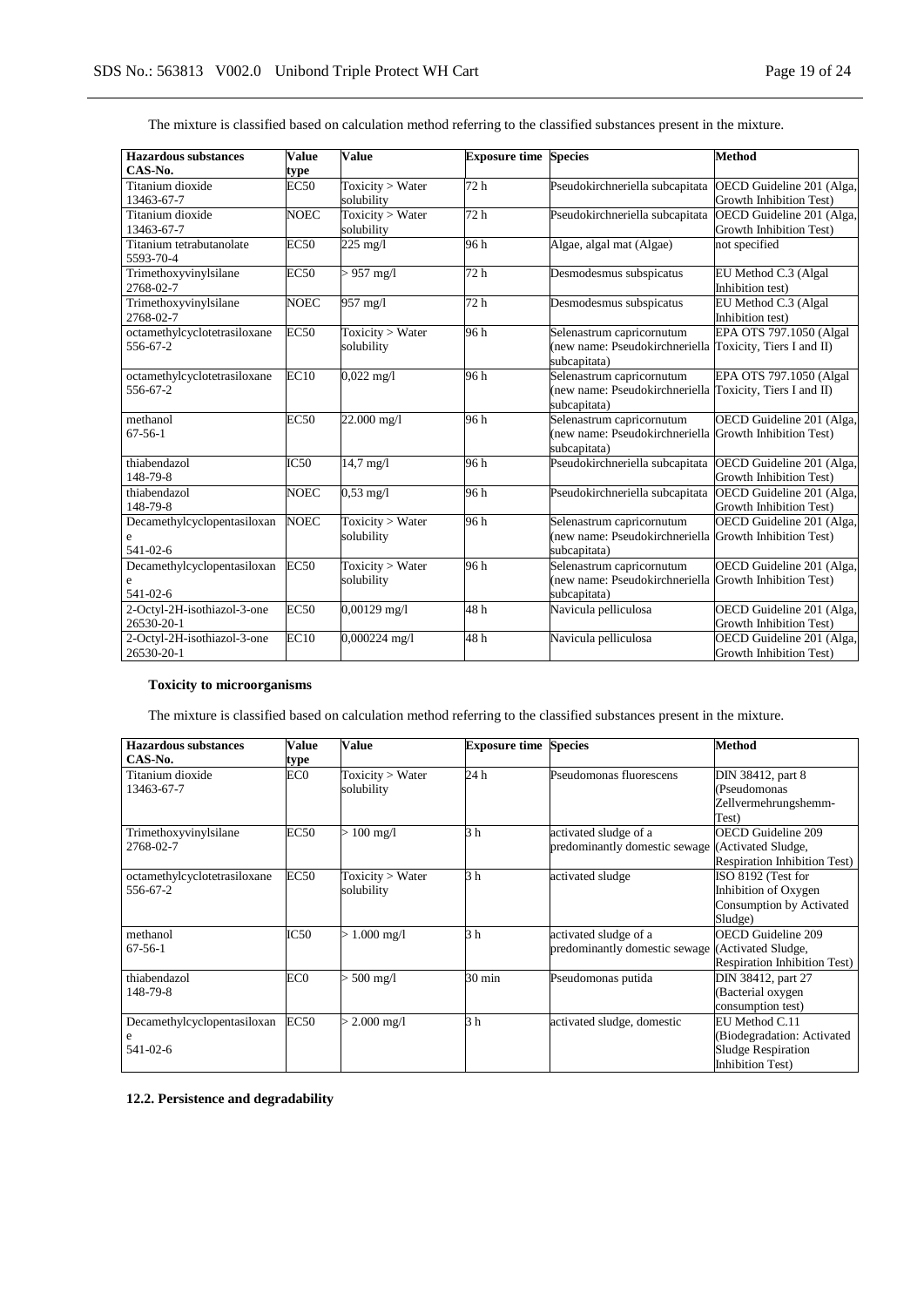| Hazardous substances<br>CAS-No.              | <b>Result</b>              | <b>Test type</b> | <b>Degradability</b> | <b>Exposure</b><br>time | <b>Method</b>                                                                              |
|----------------------------------------------|----------------------------|------------------|----------------------|-------------------------|--------------------------------------------------------------------------------------------|
| Trimethoxyvinylsilane<br>2768-02-7           | not readily biodegradable. | aerobic          | 51 %                 | 28 d                    | OECD Guideline 301 F (Ready<br>Biodegradability: Manometric<br><b>Respirometry Test)</b>   |
| octamethylcyclotetrasiloxane<br>556-67-2     | not readily biodegradable. | aerobic          | 3.7 %                | 29d                     | OECD Guideline 310 (Ready<br>BiodegradabilityCO2 in Sealed<br>Vessels (Headspace Test)     |
| methanol<br>$67 - 56 - 1$                    | readily biodegradable      | aerobic          | $82 - 92%$           | 30d                     | EU Method C.4-E (Determination<br>of the "Ready"<br>BiodegradabilityClosed Bottle<br>Test) |
| thiabendazol<br>148-79-8                     | not readily biodegradable. | aerobic          | $> 0 - < 60$ %       | 28 day                  | <b>OECD 301 A - F</b>                                                                      |
| Decamethylcyclopentasiloxan<br>e<br>541-02-6 | not readily biodegradable. | aerobic          | 0.14%                | 28 d                    | OECD Guideline 310 (Ready<br>BiodegradabilityCO2 in Sealed<br>Vessels (Headspace Test)     |
| 2-Octyl-2H-isothiazol-3-one<br>26530-20-1    | not readily biodegradable. | aerobic          | 35 %                 | 21d                     | OECD Guideline 301 D (Ready<br>Biodegradability: Closed Bottle<br>Test)                    |

# **12.3. Bioaccumulative potential**

| <b>Hazardous</b> substances  | <b>Bioconcentratio</b> | <b>Exposure time</b> | <b>Temperature</b> | <b>Species</b> | <b>Method</b>                        |
|------------------------------|------------------------|----------------------|--------------------|----------------|--------------------------------------|
| CAS-No.                      | n factor (BCF)         |                      |                    |                |                                      |
| octamethylcyclotetrasiloxane | 12.400                 | 28 d                 |                    | Pimephales     | EPA OTS 797.1520 (Fish               |
| 556-67-2                     |                        |                      |                    | promelas       | <b>Bioconcentration Test-Rainbow</b> |
|                              |                        |                      |                    |                | Trout)                               |
| methanol                     | < 10                   | 72 h                 |                    | Leuciscus idus | not specified                        |
| $67-56-1$                    |                        |                      |                    | melanotus      |                                      |
| thiabendazol                 | 97                     |                      |                    | not specified  | OECD Guideline 305                   |
| 148-79-8                     |                        |                      |                    |                | (Bioconcentration: Flow-through      |
|                              |                        |                      |                    |                | Fish Test)                           |
| Decamethylcyclopentasiloxan  | 7.060                  | 35d                  |                    | Pimephales     | OECD Guideline 305                   |
| l e                          |                        |                      |                    | promelas       | (Bioconcentration: Flow-through)     |
| 541-02-6                     |                        |                      |                    |                | Fish Test)                           |

**12.4. Mobility in soil**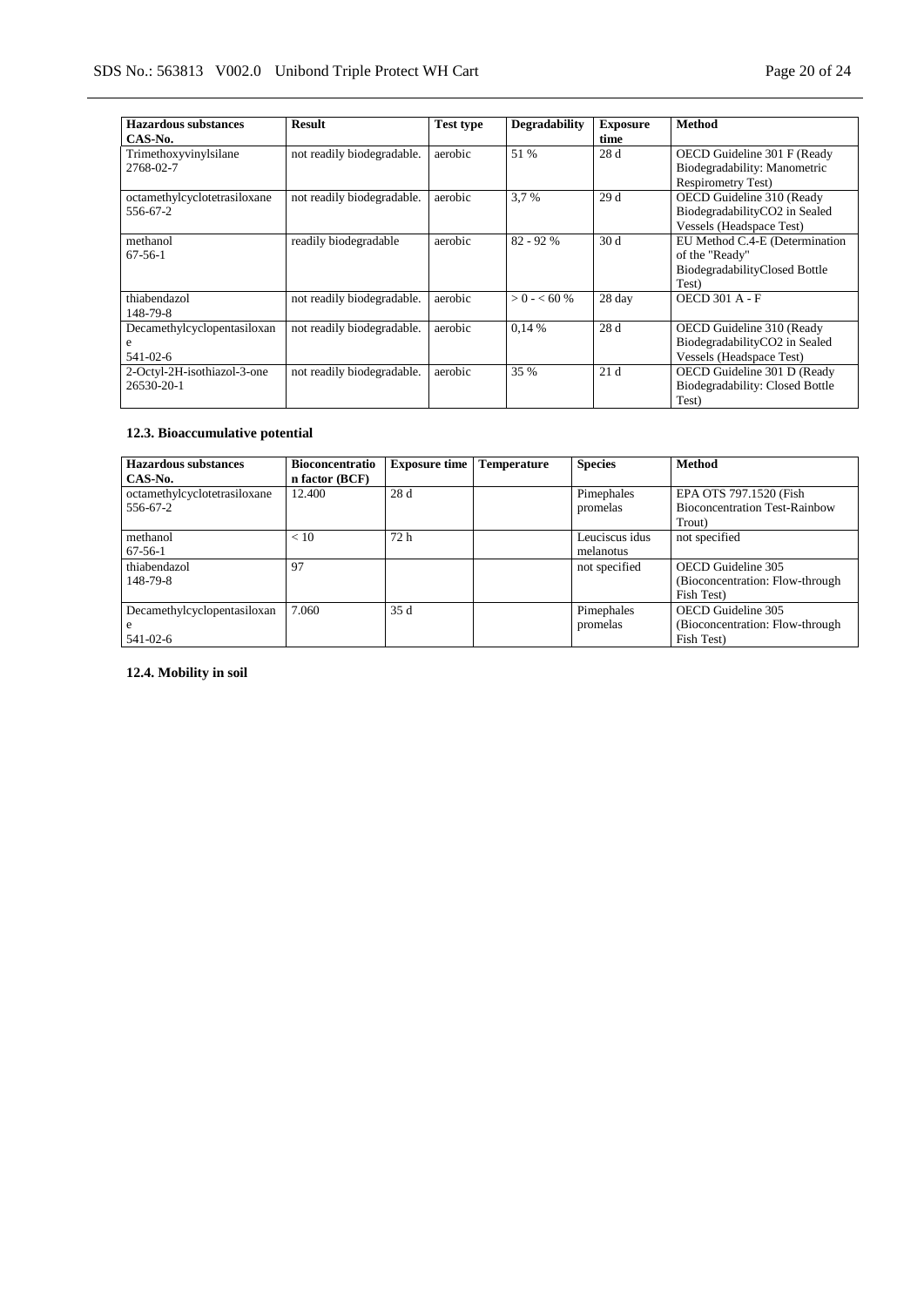| <b>Hazardous substances</b>  | LogPow  | <b>Temperature</b> | <b>Method</b>                                                        |
|------------------------------|---------|--------------------|----------------------------------------------------------------------|
| CAS-No.                      |         |                    |                                                                      |
| octamethylcyclotetrasiloxane | 6.488   | $25.1 \text{ °C}$  | OECD Guideline 123 (Partition Coefficient (1-Octanol / Water), Slow- |
| 556-67-2                     |         |                    | Stirring Method)                                                     |
| methanol                     | $-0.77$ |                    | other guideline:                                                     |
| $67-56-1$                    |         |                    |                                                                      |
| thiabendazol                 | 2,47    | $25^{\circ}$ C     | EU Method A.8 (Partition Coefficient)                                |
| 148-79-8                     |         |                    |                                                                      |
| Decamethylcyclopentasiloxan  | 8.07    | 24.6 $\degree$ C   | other guideline:                                                     |
| e                            |         |                    |                                                                      |
| 541-02-6                     |         |                    |                                                                      |
| 2-Octyl-2H-isothiazol-3-one  | 2,9     |                    | OECD Guideline 107 (Partition Coefficient (n-octanol / water), Shake |
| 26530-20-1                   |         |                    | Flask Method)                                                        |

# **12.5. Results of PBT and vPvB assessment**

| <b>Hazardous substances</b>  | PBT / vPvB                                                                               |
|------------------------------|------------------------------------------------------------------------------------------|
| CAS-No.                      |                                                                                          |
| Titanium dioxide             | According to Annex XIII of regulation (EC) 1907/2006 a PBT and vPvB assessment shall not |
| 13463-67-7                   | be conducted for inorganic substances.                                                   |
| Titanium tetrabutanolate     | Not fulfilling Persistent, Bioaccumulative and Toxic (PBT), very Persistent and very     |
| 5593-70-4                    | Bioaccumulative (vPvB) criteria.                                                         |
| Trimethoxyvinylsilane        | Not fulfilling Persistent, Bioaccumulative and Toxic (PBT), very Persistent and very     |
| 2768-02-7                    | Bioaccumulative (vPvB) criteria.                                                         |
| octamethylcyclotetrasiloxane | Fulfilling Persistent, Bioaccumulative and Toxic (PBT), very Persistent and very         |
| 556-67-2                     | Bioaccumulative (vPvB) criteria.                                                         |
| methanol                     | Not fulfilling Persistent, Bioaccumulative and Toxic (PBT), very Persistent and very     |
| $67-56-1$                    | Bioaccumulative (vPvB) criteria.                                                         |
| Decamethylcyclopentasiloxane | Fulfilling Persistent, Bioaccumulative and Toxic (PBT), very Persistent and very         |
| 541-02-6                     | Bioaccumulative (vPvB) criteria.                                                         |
| 2-Octyl-2H-isothiazol-3-one  | Not fulfilling Persistent, Bioaccumulative and Toxic (PBT), very Persistent and very     |
| 26530-20-1                   | Bioaccumulative (vPvB) criteria.                                                         |

#### **12.6. Endocrine disrupting properties**

not applicable

#### **12.7. Other adverse effects**

No data available.

# **SECTION 13: Disposal considerations**

## **13.1. Waste treatment methods**

Product disposal: Dispose of waste and residues in accordance with local authority requirements.

Disposal of uncleaned packages: Use packages for recycling only when totally empty.

Waste code 080409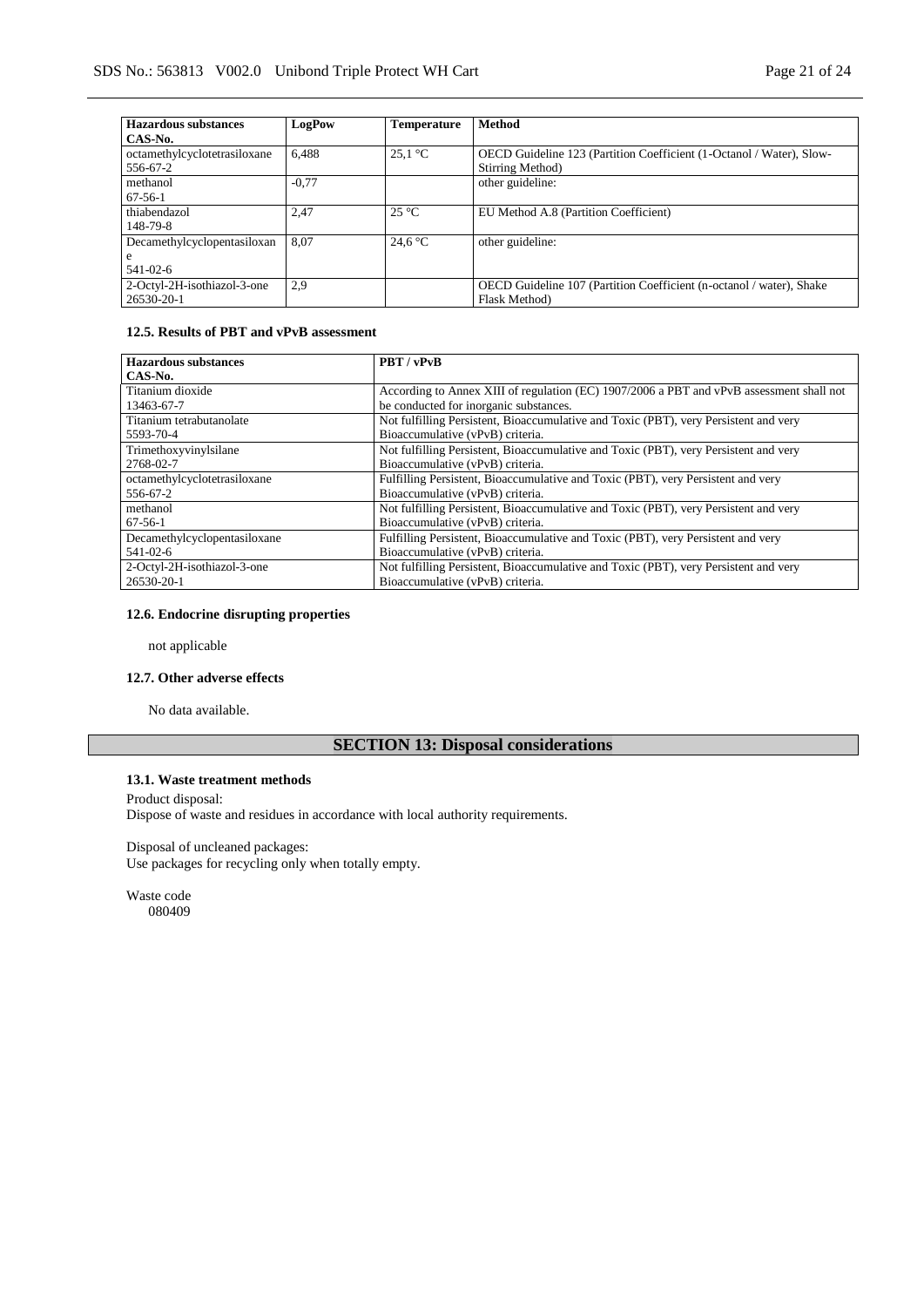# **SECTION 14: Transport information**

| 14.1. | <b>UN</b> number                                                                                   |                                                                                                                                                                                                             |  |  |
|-------|----------------------------------------------------------------------------------------------------|-------------------------------------------------------------------------------------------------------------------------------------------------------------------------------------------------------------|--|--|
|       | <b>ADR</b>                                                                                         | 3077                                                                                                                                                                                                        |  |  |
|       | <b>RID</b>                                                                                         | 3077                                                                                                                                                                                                        |  |  |
|       |                                                                                                    |                                                                                                                                                                                                             |  |  |
|       | <b>ADN</b>                                                                                         | 3077                                                                                                                                                                                                        |  |  |
|       | <b>IMDG</b>                                                                                        | 3077                                                                                                                                                                                                        |  |  |
|       | <b>IATA</b>                                                                                        | 3077                                                                                                                                                                                                        |  |  |
| 14.2. |                                                                                                    | UN proper shipping name                                                                                                                                                                                     |  |  |
|       | <b>ADR</b>                                                                                         | ENVIRONMENTALLY HAZARDOUS SUBSTANCE, SOLID, N.O.S.<br>(octamethylcyclotetrasiloxane)                                                                                                                        |  |  |
|       | <b>RID</b>                                                                                         | ENVIRONMENTALLY HAZARDOUS SUBSTANCE, SOLID, N.O.S.                                                                                                                                                          |  |  |
|       |                                                                                                    | (octamethylcyclotetrasiloxane)                                                                                                                                                                              |  |  |
|       | <b>ADN</b>                                                                                         | ENVIRONMENTALLY HAZARDOUS SUBSTANCE, SOLID, N.O.S.                                                                                                                                                          |  |  |
|       |                                                                                                    | (octamethylcyclotetrasiloxane)                                                                                                                                                                              |  |  |
|       | <b>IMDG</b>                                                                                        | ENVIRONMENTALLY HAZARDOUS SUBSTANCE, SOLID, N.O.S.                                                                                                                                                          |  |  |
|       |                                                                                                    | (octamethylcyclotetrasiloxane)                                                                                                                                                                              |  |  |
|       | <b>IATA</b>                                                                                        | Environmentally hazardous substance, solid, n.o.s. (octamethylcyclotetrasiloxane)                                                                                                                           |  |  |
| 14.3. |                                                                                                    | <b>Transport hazard class(es)</b>                                                                                                                                                                           |  |  |
|       | <b>ADR</b>                                                                                         | 9                                                                                                                                                                                                           |  |  |
|       | <b>RID</b>                                                                                         | 9                                                                                                                                                                                                           |  |  |
|       | <b>ADN</b>                                                                                         | 9                                                                                                                                                                                                           |  |  |
|       | <b>IMDG</b>                                                                                        | 9                                                                                                                                                                                                           |  |  |
|       | IATA                                                                                               | 9                                                                                                                                                                                                           |  |  |
|       |                                                                                                    |                                                                                                                                                                                                             |  |  |
| 14.4. | Packing group                                                                                      |                                                                                                                                                                                                             |  |  |
|       | <b>ADR</b>                                                                                         | Ш                                                                                                                                                                                                           |  |  |
|       | <b>RID</b>                                                                                         | Ш                                                                                                                                                                                                           |  |  |
|       | <b>ADN</b>                                                                                         | Ш                                                                                                                                                                                                           |  |  |
|       | <b>IMDG</b>                                                                                        | Ш                                                                                                                                                                                                           |  |  |
|       | <b>IATA</b>                                                                                        | Ш                                                                                                                                                                                                           |  |  |
|       |                                                                                                    |                                                                                                                                                                                                             |  |  |
| 14.5. | <b>Environmental hazards</b>                                                                       |                                                                                                                                                                                                             |  |  |
|       | <b>ADR</b>                                                                                         | not applicable                                                                                                                                                                                              |  |  |
|       | <b>RID</b>                                                                                         | not applicable                                                                                                                                                                                              |  |  |
|       | ADN                                                                                                | not applicable                                                                                                                                                                                              |  |  |
|       | <b>IMDG</b>                                                                                        | Marine pollutant                                                                                                                                                                                            |  |  |
|       | <b>IATA</b>                                                                                        | not applicable                                                                                                                                                                                              |  |  |
|       |                                                                                                    |                                                                                                                                                                                                             |  |  |
| 14.6. |                                                                                                    | Special precautions for user                                                                                                                                                                                |  |  |
|       | <b>ADR</b>                                                                                         | not applicable<br>Tunnelcode:                                                                                                                                                                               |  |  |
|       | <b>RID</b>                                                                                         | not applicable                                                                                                                                                                                              |  |  |
|       | <b>ADN</b>                                                                                         | not applicable                                                                                                                                                                                              |  |  |
|       | <b>IMDG</b>                                                                                        | not applicable                                                                                                                                                                                              |  |  |
|       | <b>IATA</b>                                                                                        |                                                                                                                                                                                                             |  |  |
|       |                                                                                                    | not applicable                                                                                                                                                                                              |  |  |
|       |                                                                                                    | The transport classifications in this section apply generally to packed and bulk goods alike. For<br>containers with a net volume of no more than 5 L for liquid substances or a net mass of no more than 5 |  |  |
|       | kg for solid substances per individual or inner package, the exemptions SP 375 (ADR), A197 (IATA), |                                                                                                                                                                                                             |  |  |
|       |                                                                                                    | 2.10.2.7 (IMDG) may be applied, which can result in a deviation from the transport classification for                                                                                                       |  |  |
|       | packed goods.                                                                                      |                                                                                                                                                                                                             |  |  |
| 14.7. |                                                                                                    | Maritime transport in bulk according to IMO instruments                                                                                                                                                     |  |  |
|       |                                                                                                    |                                                                                                                                                                                                             |  |  |

not applicable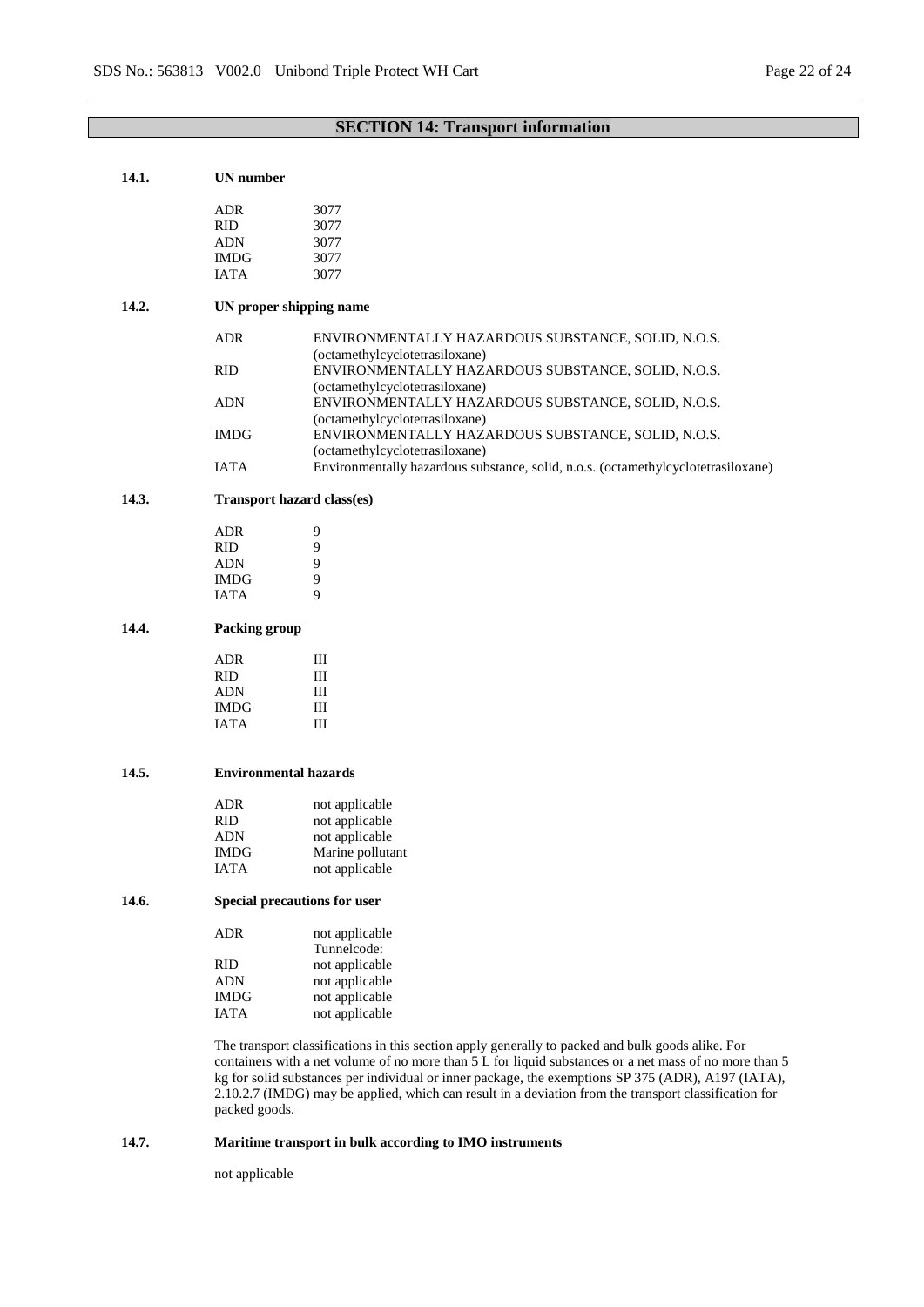# **SECTION 15: Regulatory information**

No information available:

#### **15.1. Safety, health and environmental regulations/legislation specific for the substance or mixture**

Ozone Depleting Substance (ODS) (Regulation (EC) No 1005/2009): Not applicable Prior Informed Consent (PIC) (Regulation (EU) No 649/2012): Not applicable<br>Persistent organic pollutants (Regulation (EU) 2019/1021): Not applicable Persistent organic pollutants (Regulation (EU) 2019/1021):

#### **15.2. Chemical safety assessment**

A chemical safety assessment has not been carried out.